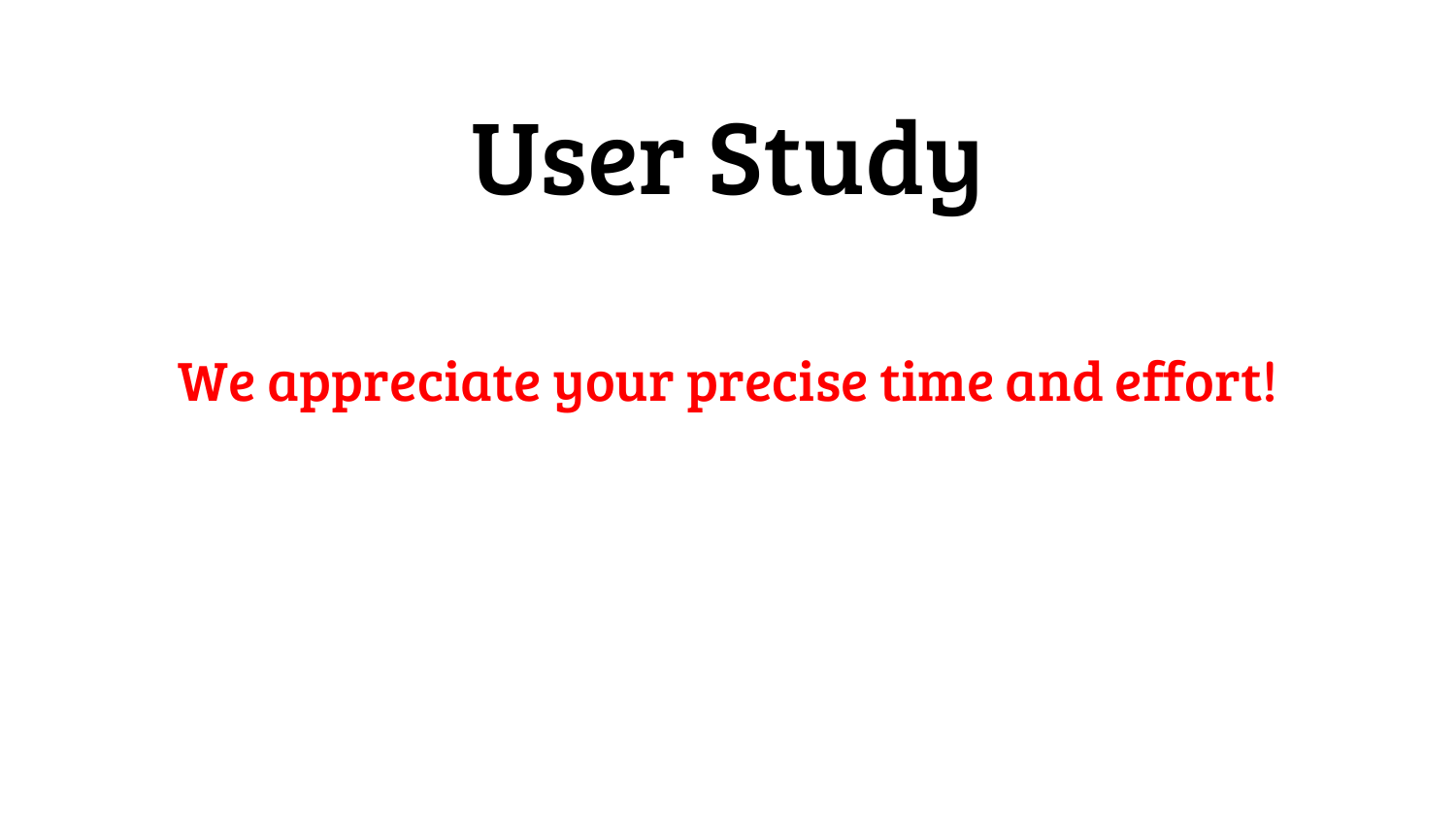# README

### Please

- 1. Download this questioner
- 2. Read \*\*slide by slide\*\* (The order matters)
- 3. Modify to indicate your answer (You can record your answer in any way you prefer)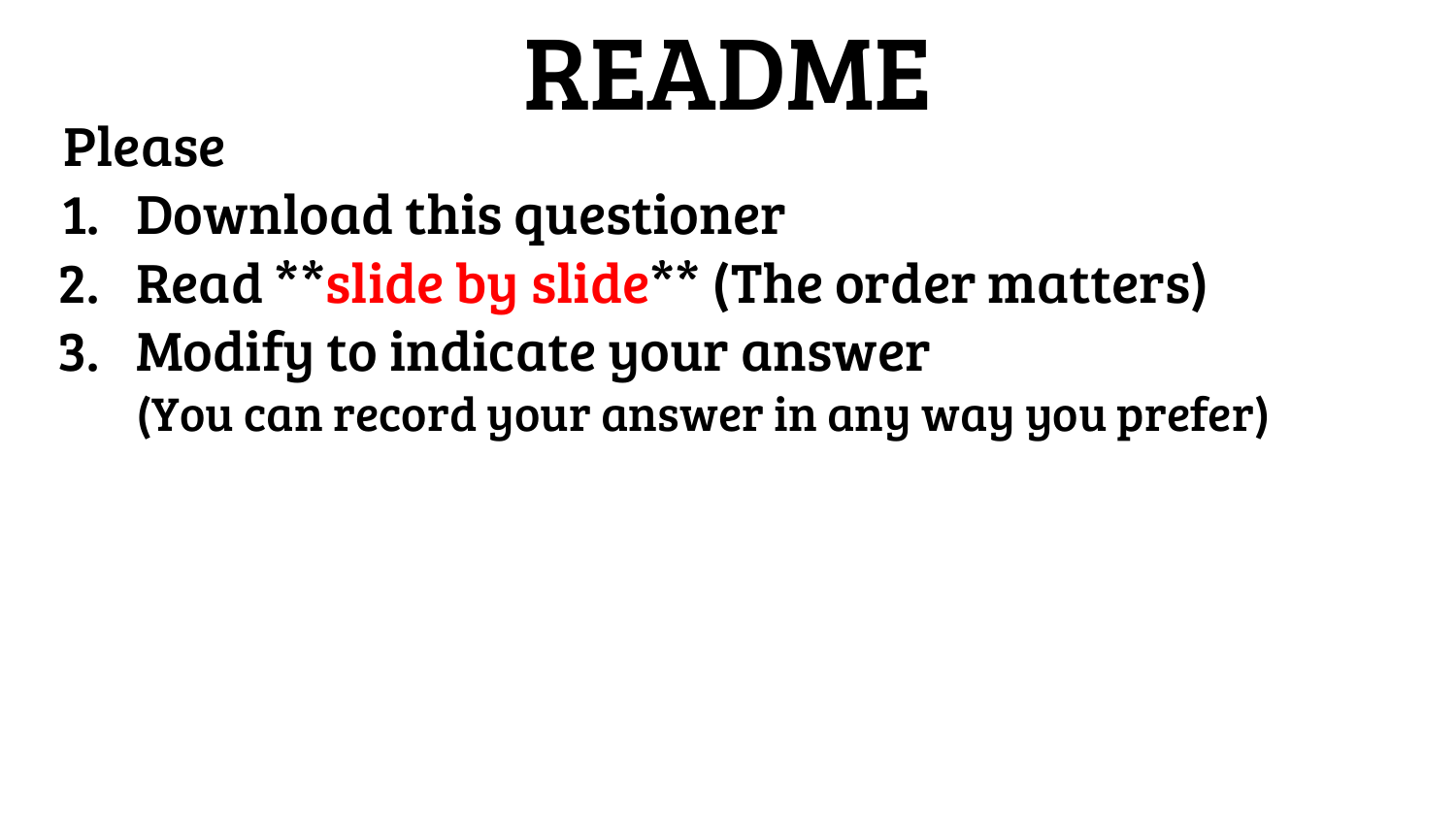# README

### Don't

- 1. Leak anything about this
- 2. Modify the original files
- 3. Regret any answer
- 4. Take more than a minute on each page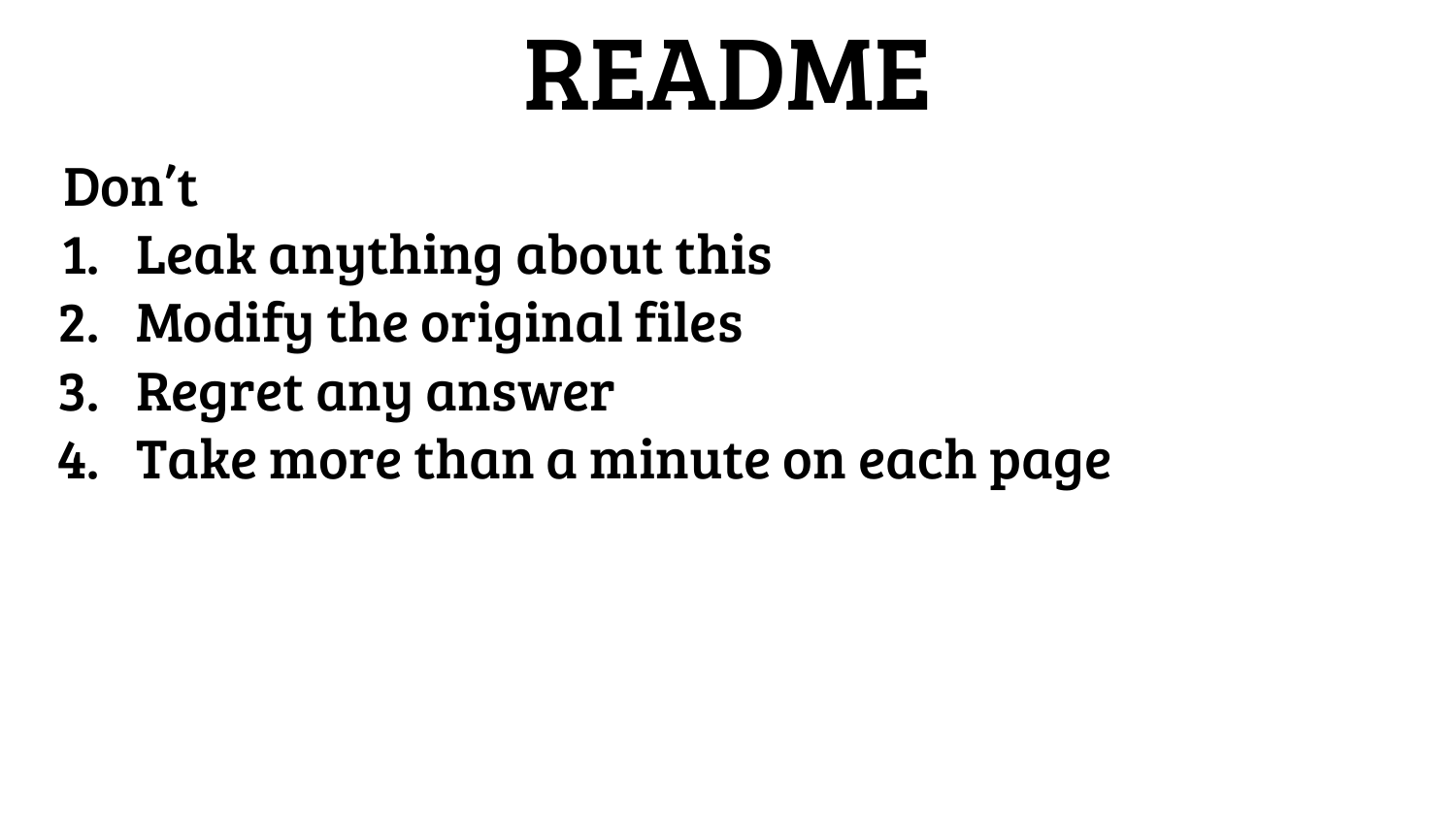# Study 1: Person Verification

## Q: Are these two pictures the same person?





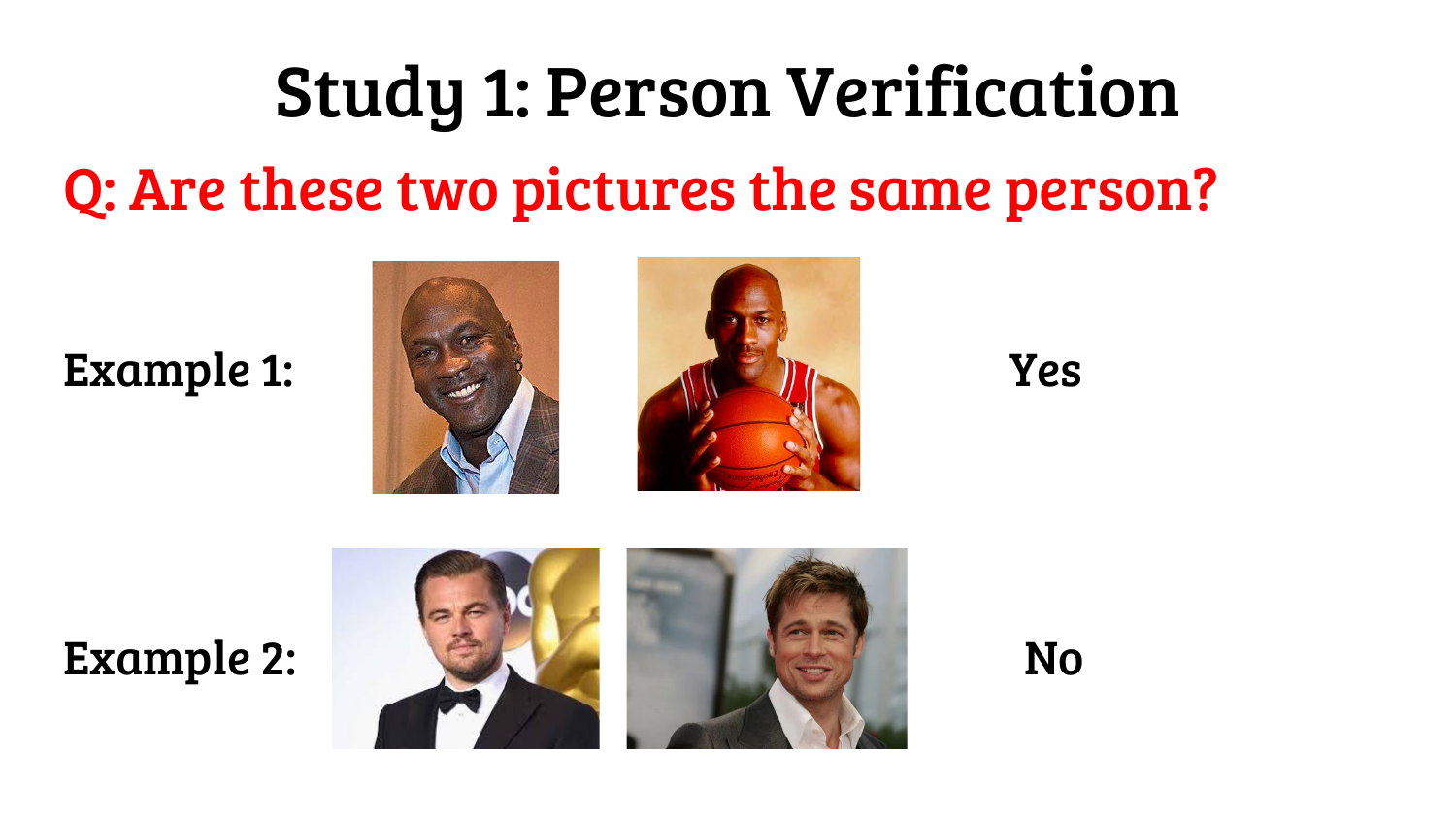

### Ans:

 $Q1$ 

 $Q<sub>2</sub>$ 



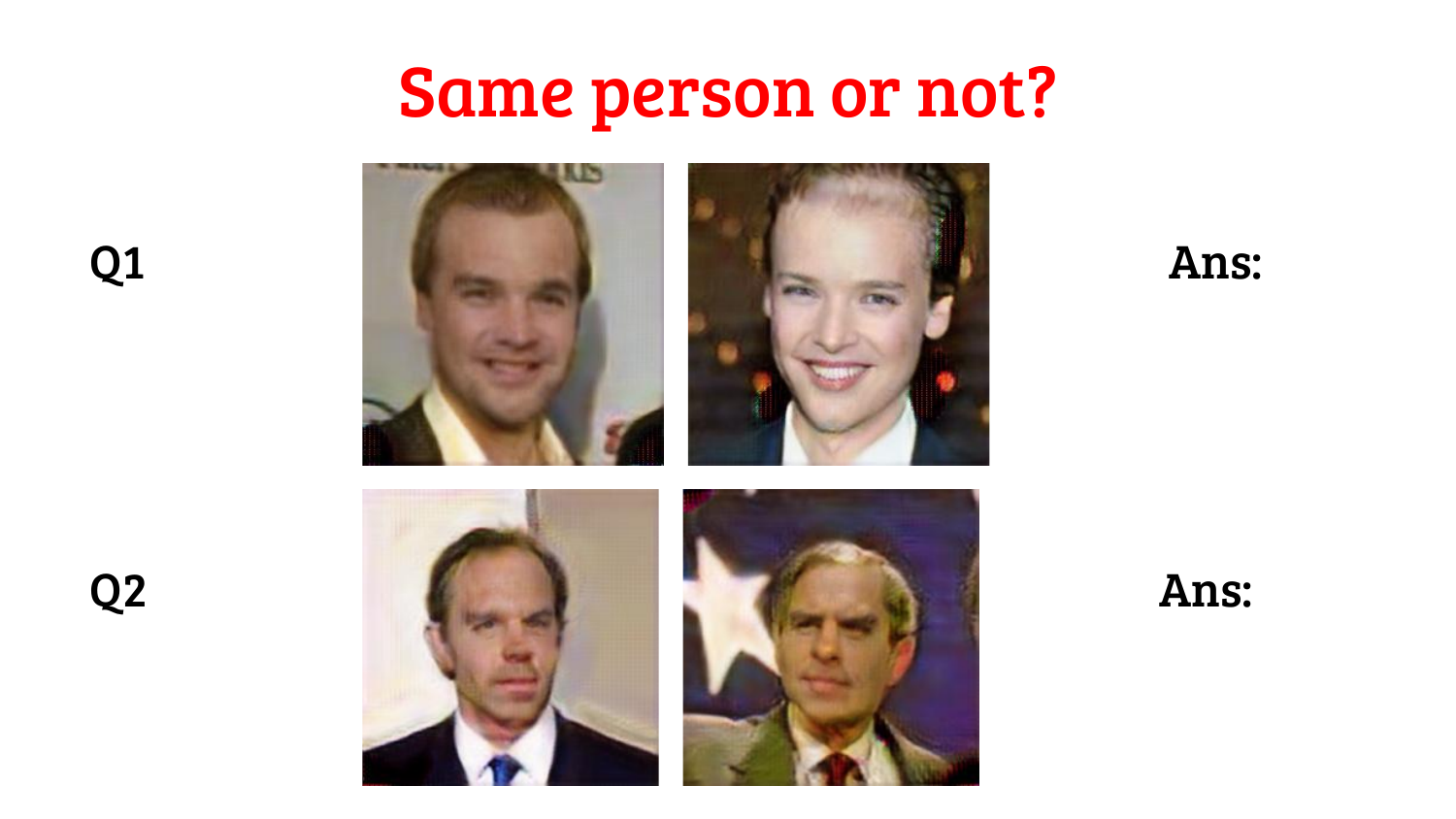

Ans:

Q<sub>3</sub>

Q4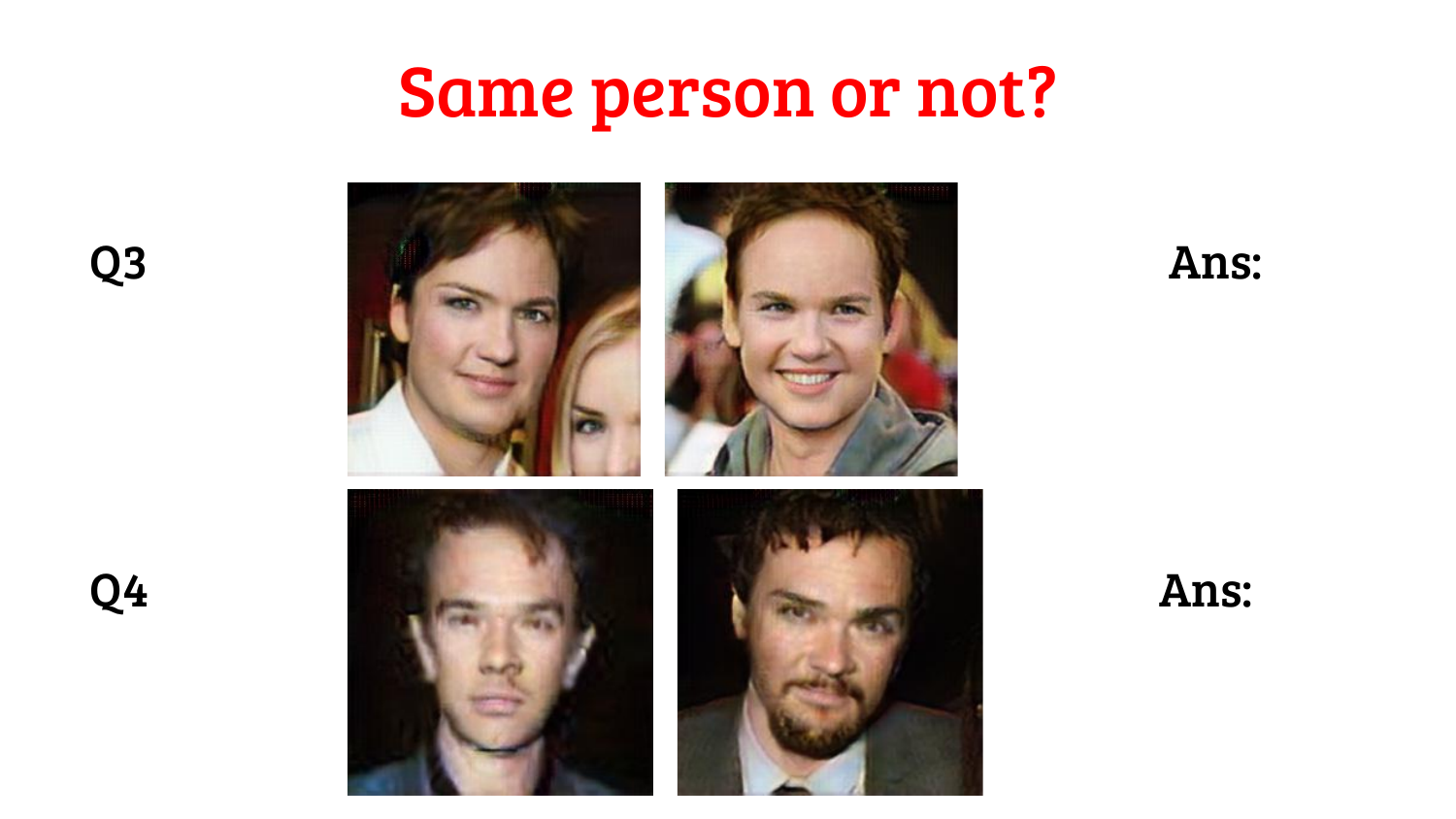

Ans:

Ans:

Q5

Q<sub>6</sub>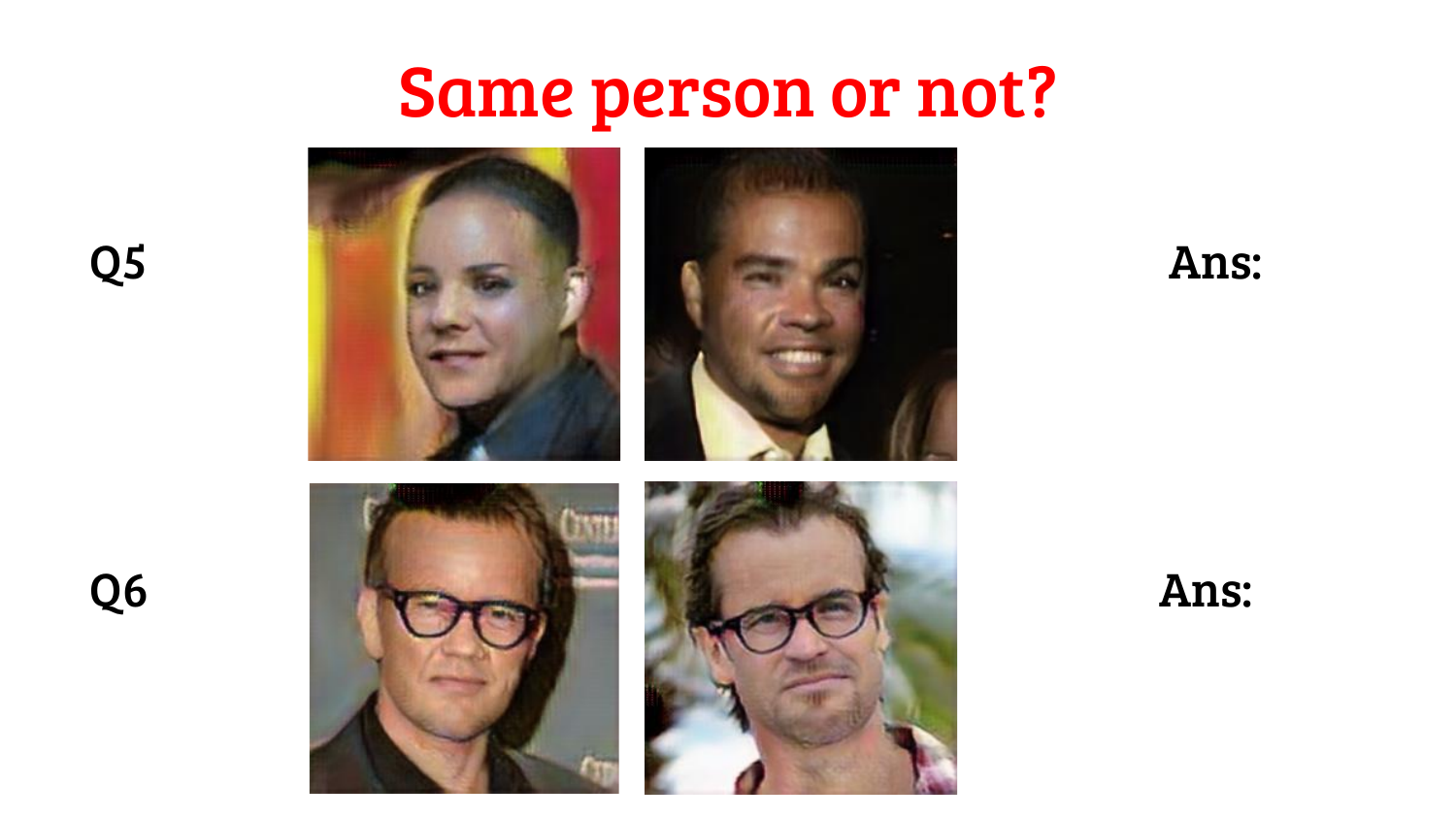

Ans:

Q7

Q8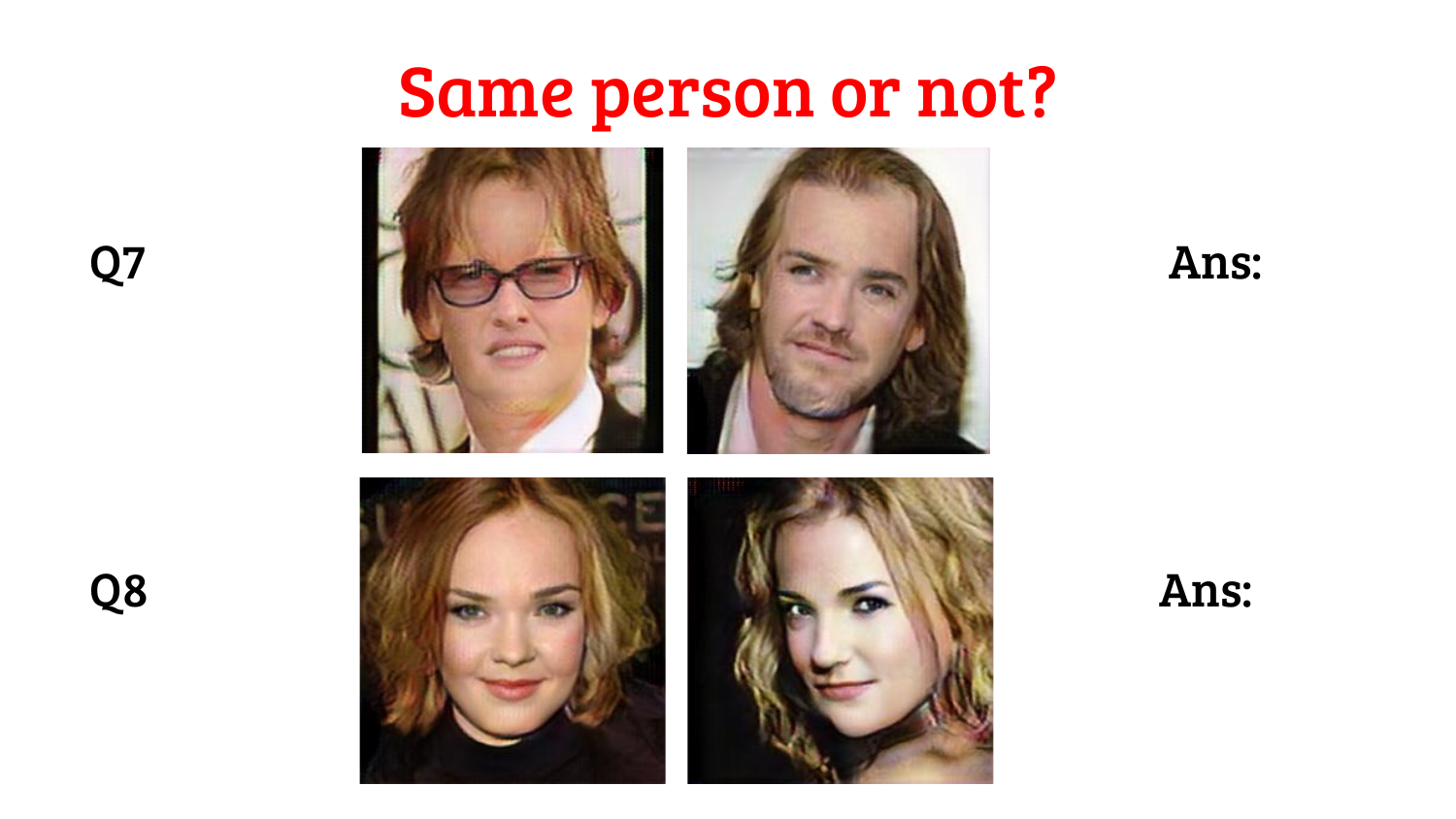

Ans:

**Q10** 

Q<sub>9</sub>

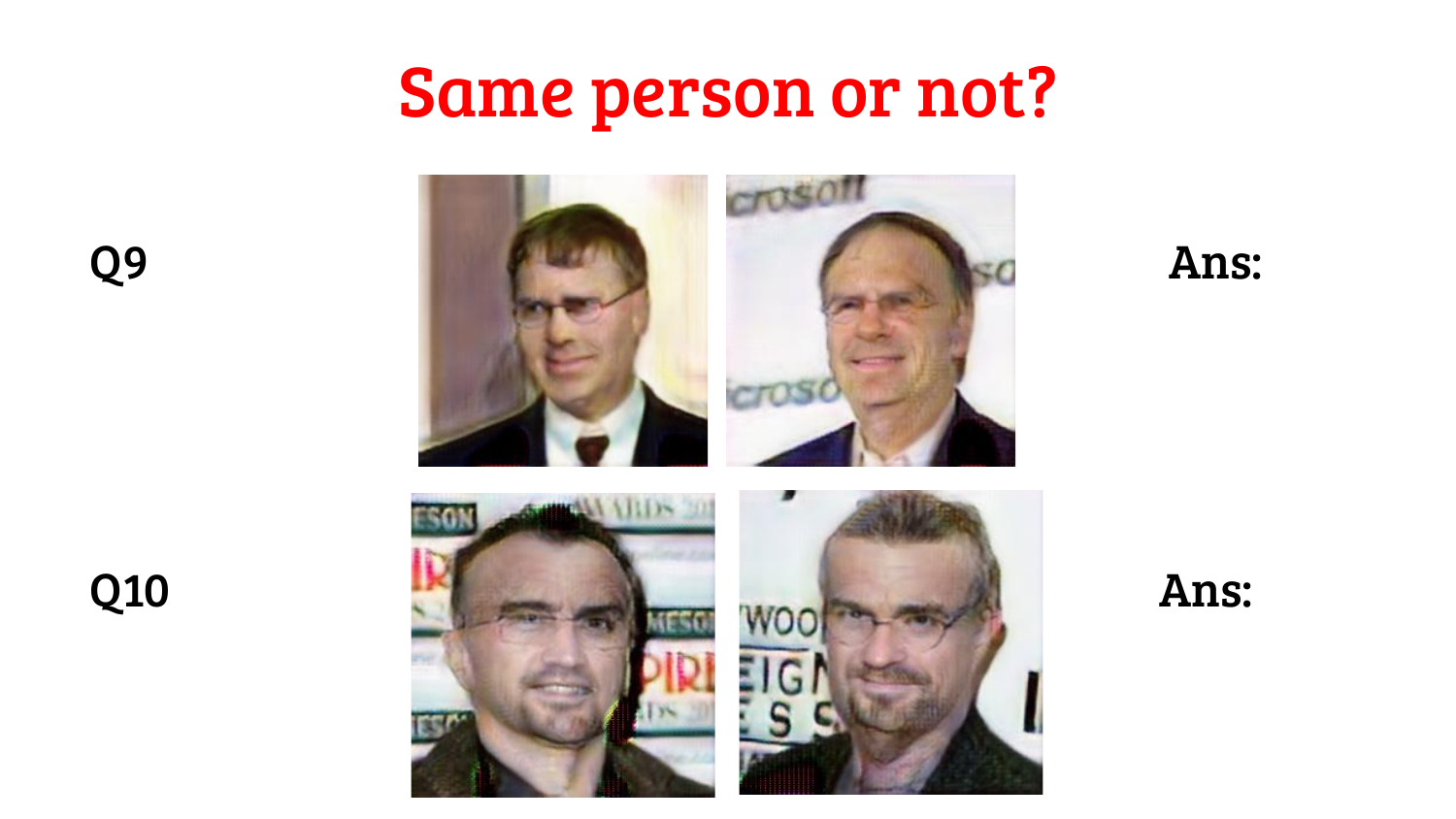**Q11** 

**Q12** 





Ans: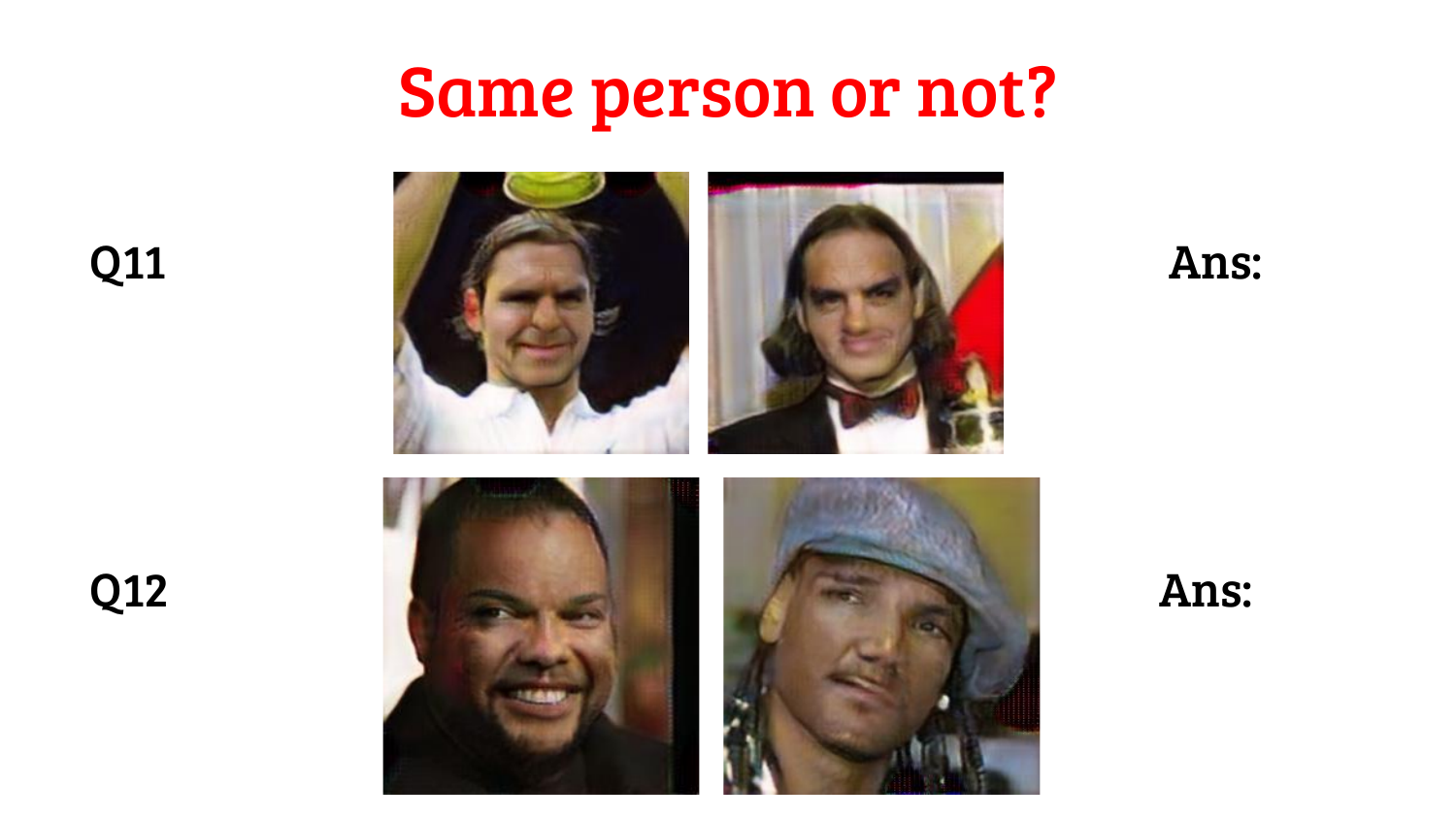**Q13** 

**Q14** 



Ans: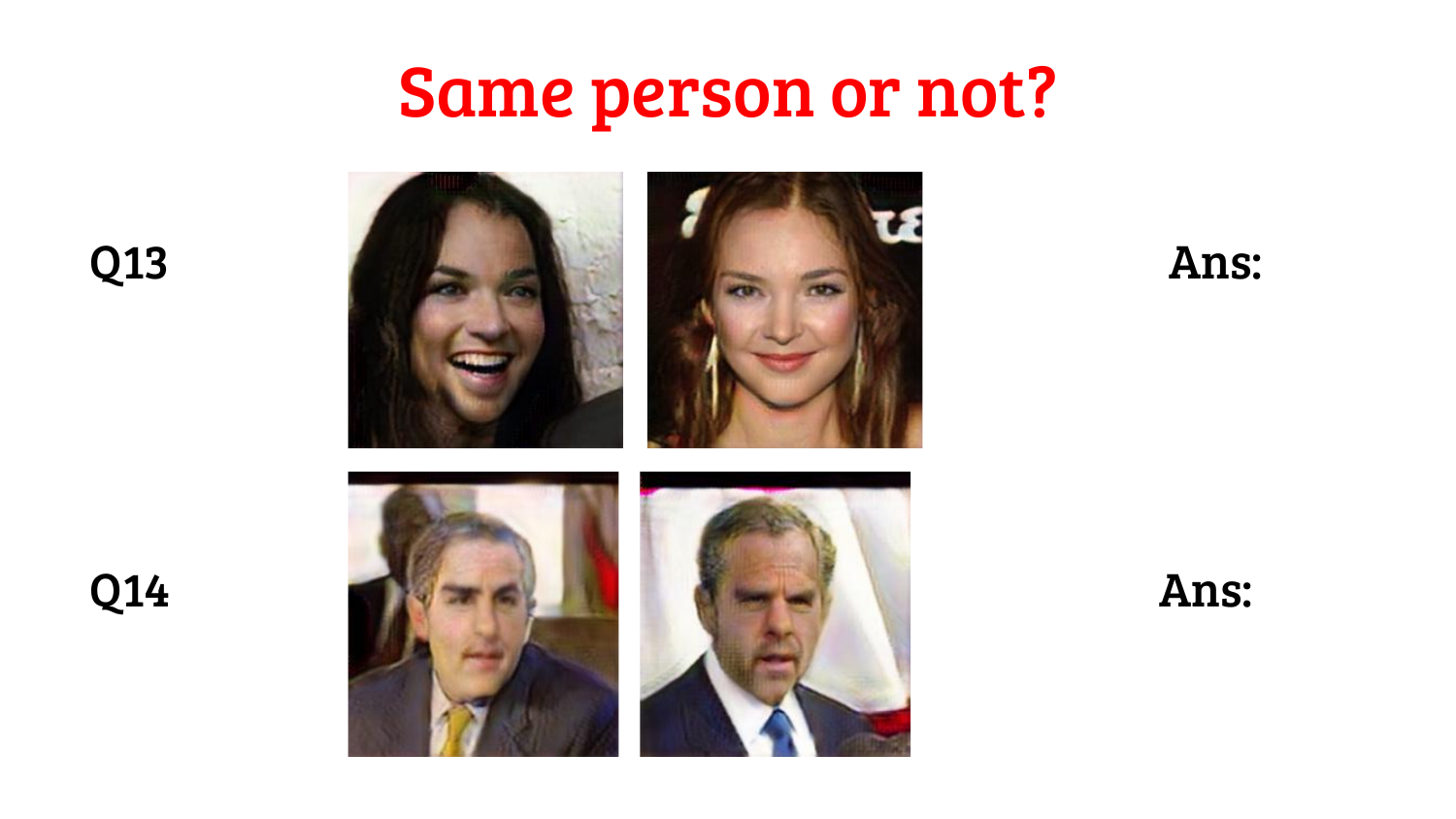**Q15** 

**Q16** 



Ans: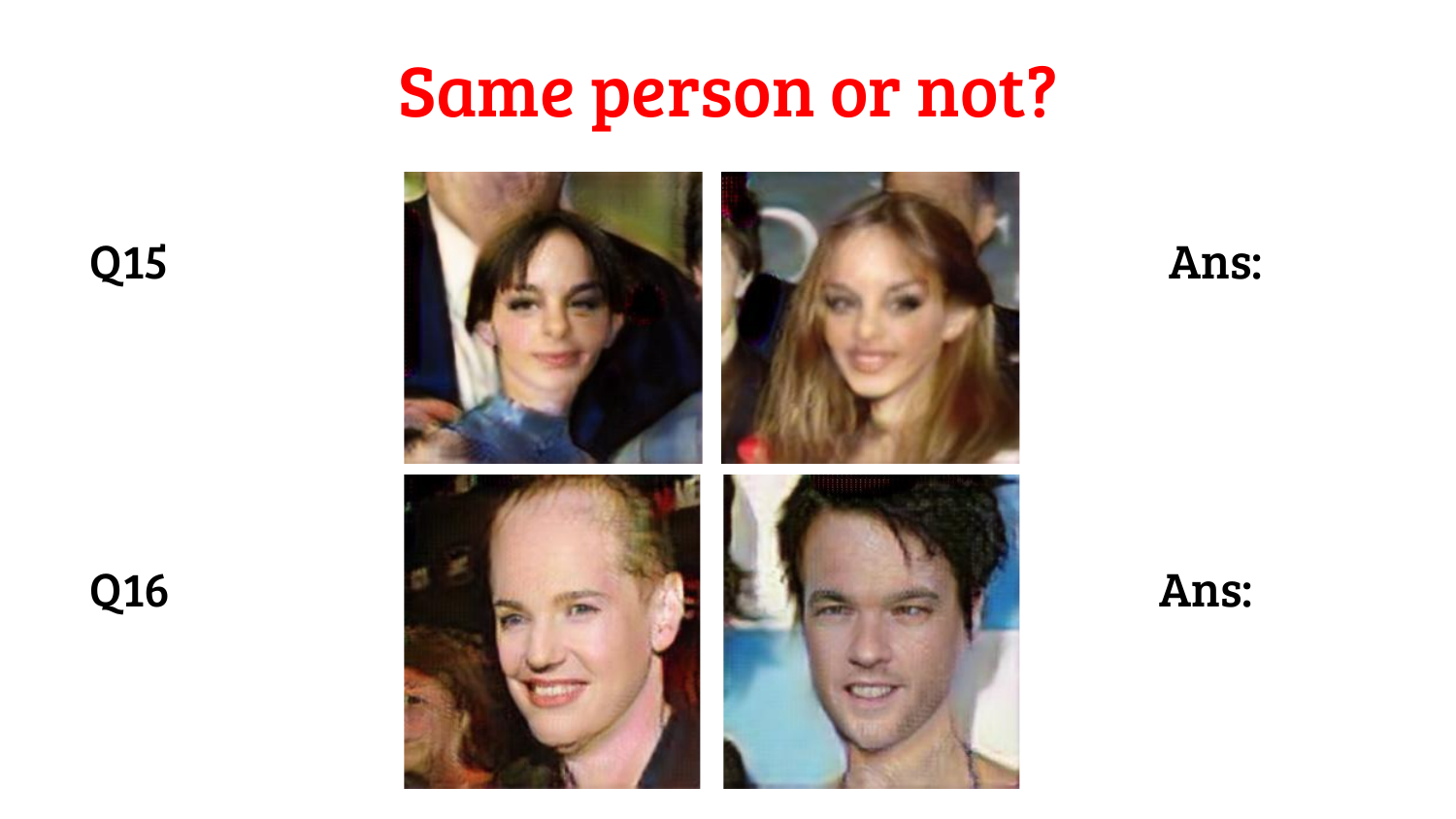



Ans:





Ans:

**Q17** 

**Q18**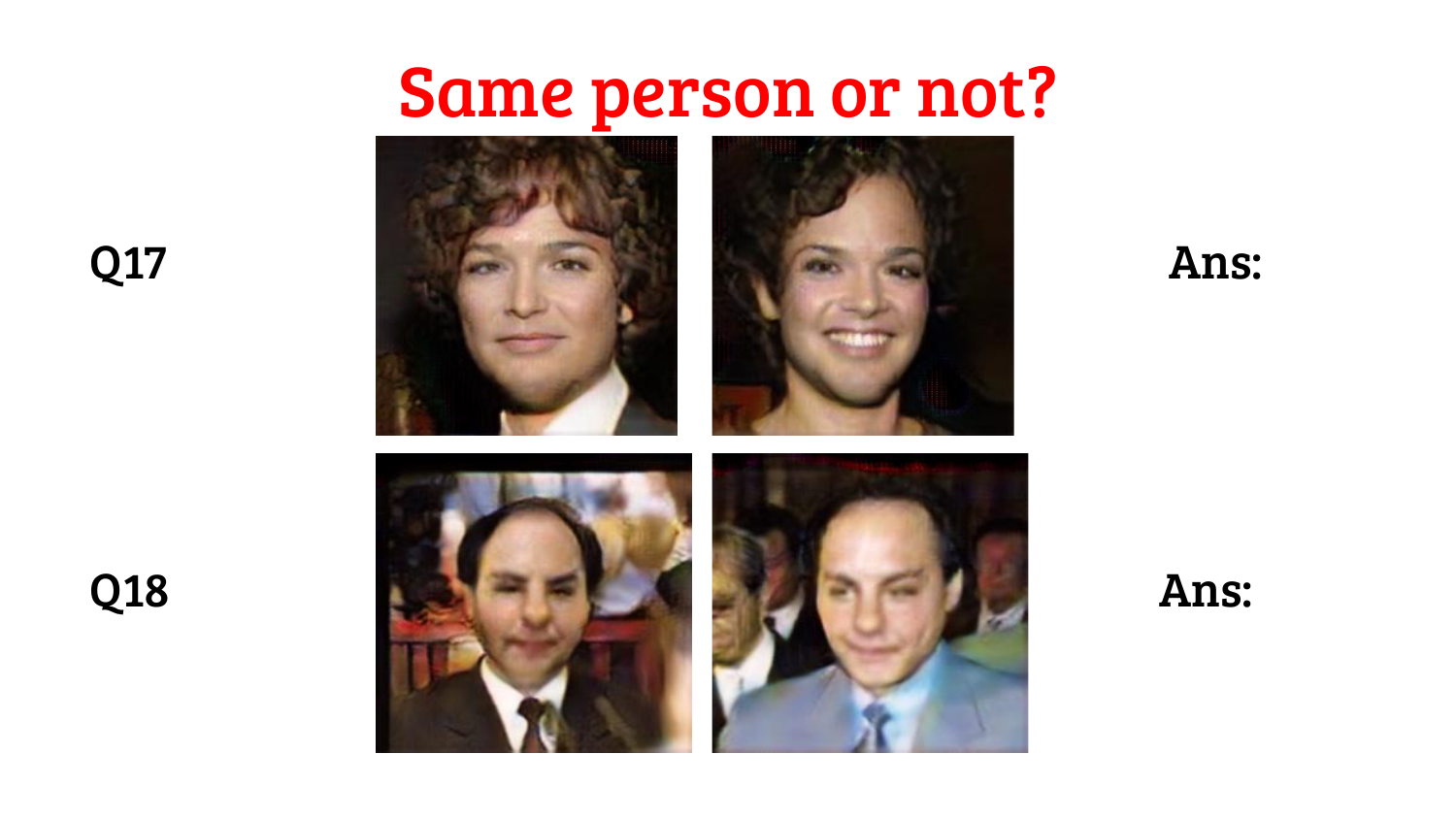**Q19** 

**Q20** 



Ans: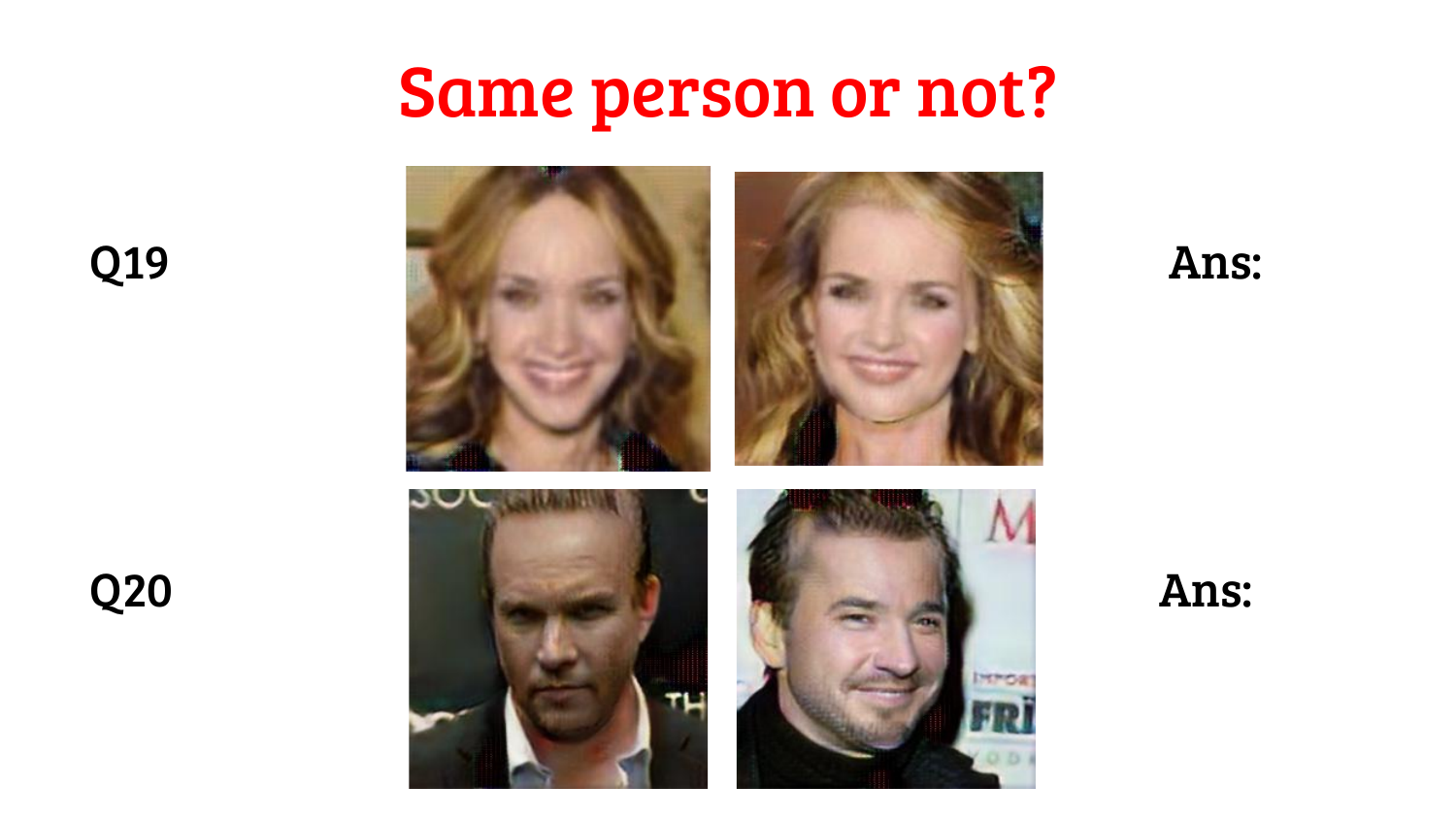**Q21** 



Ans:

**Q22** 



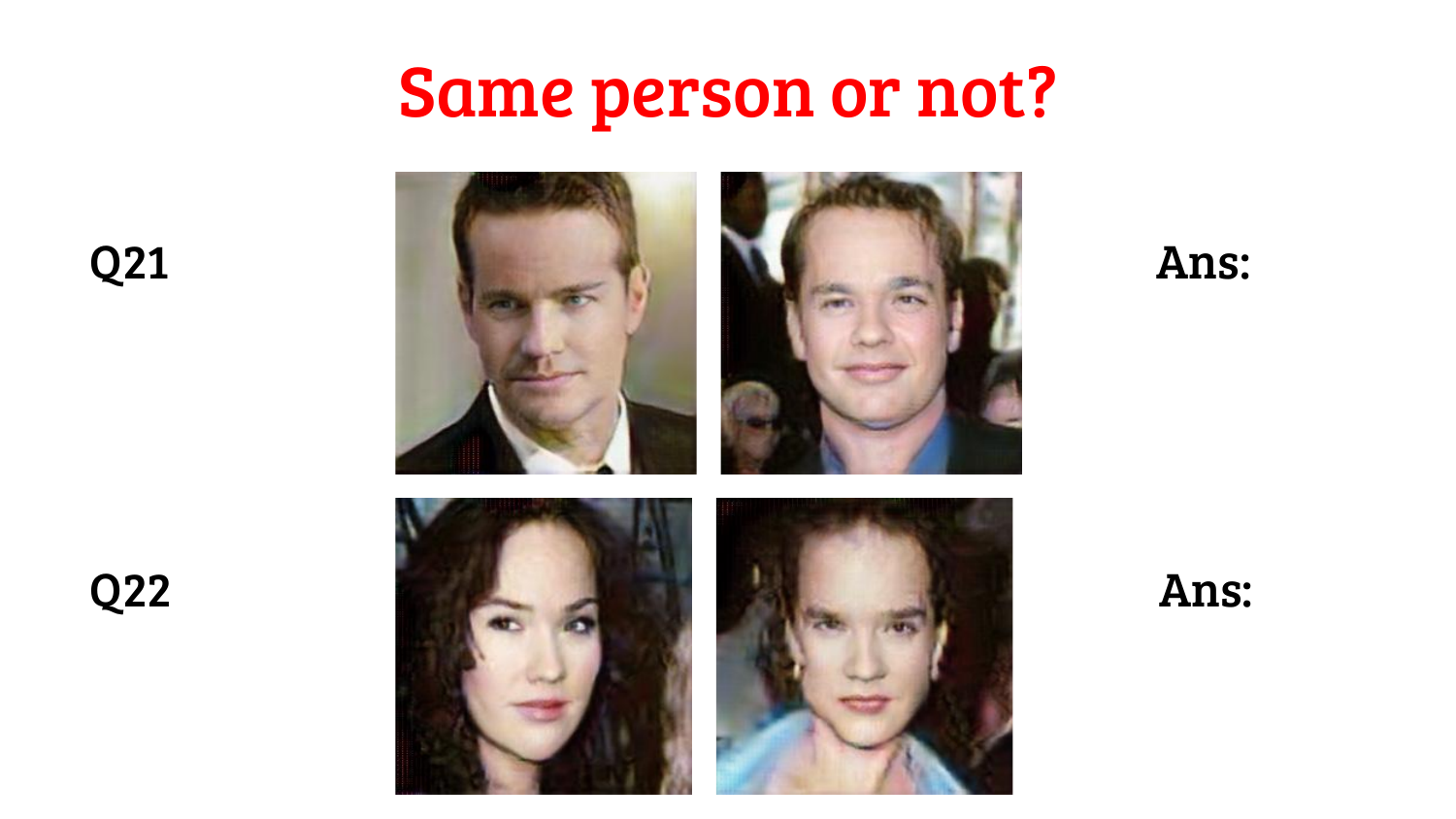

Ans:

**Q23** 





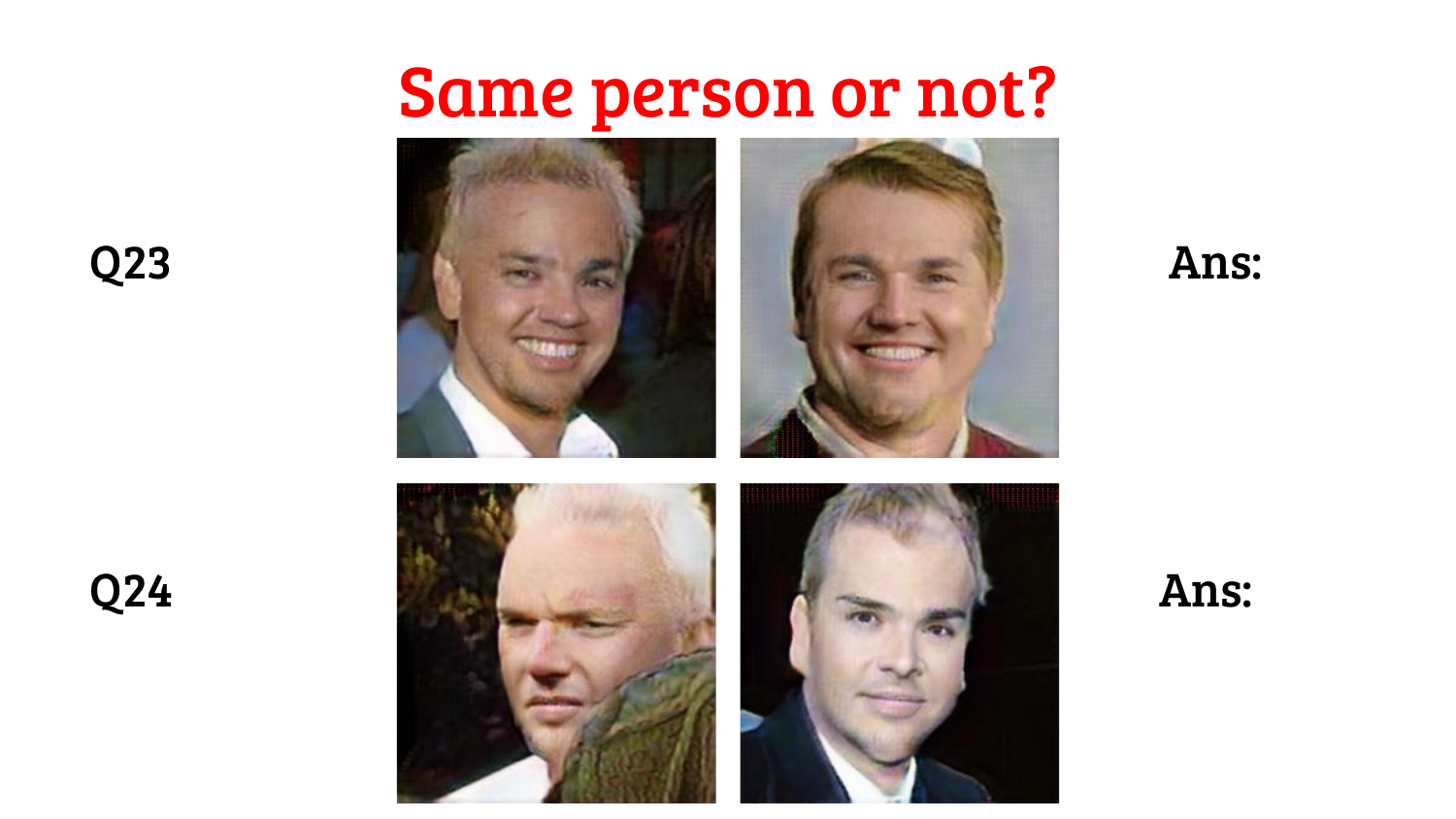# Study 2 : Person Identification

Q: Who is this person in the photo?

Example 1: Jordan



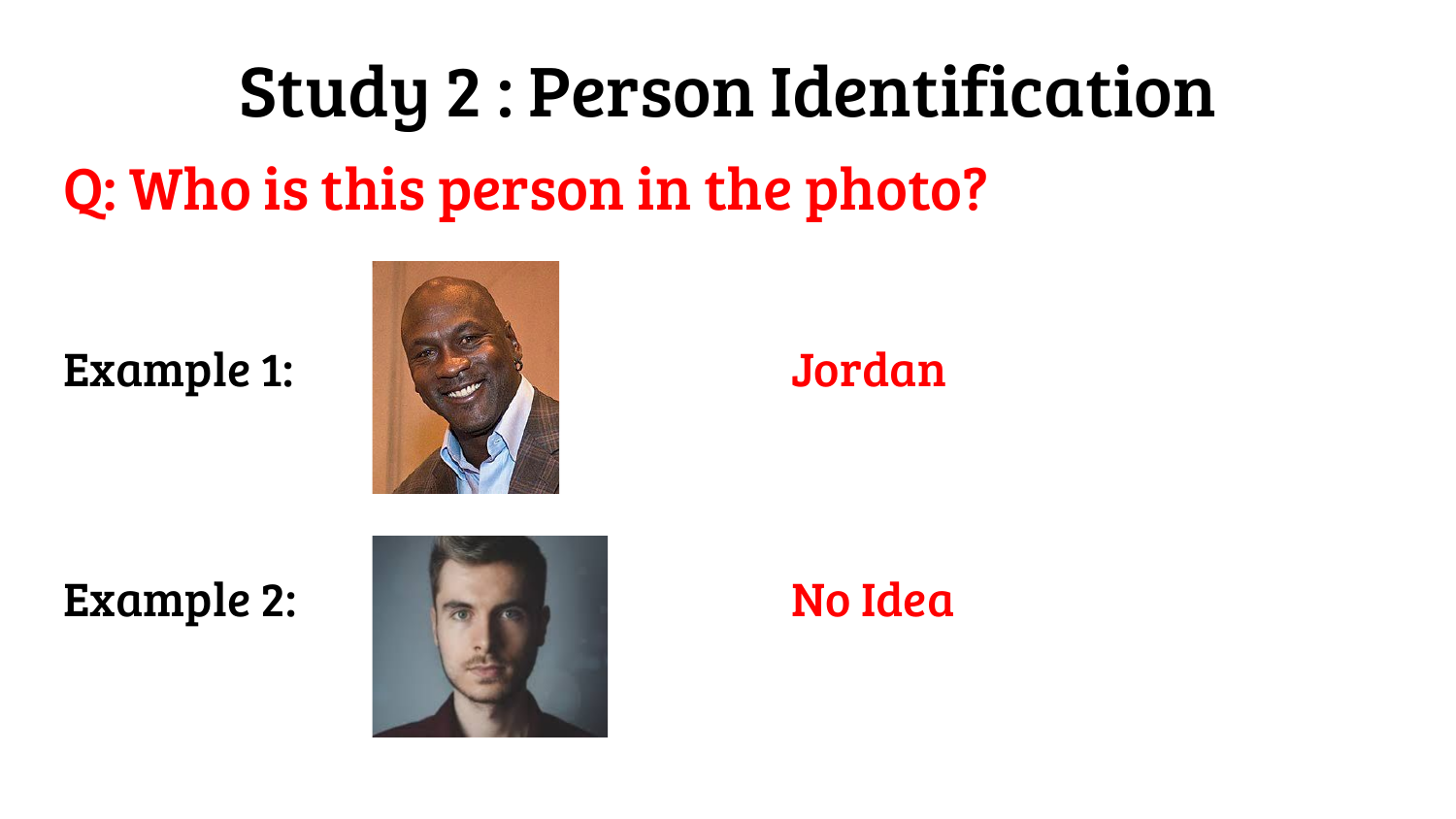# Study 2 : Person Identification

If you know this person but cannot remember his/her name, list one movie/TV series he/she stared.

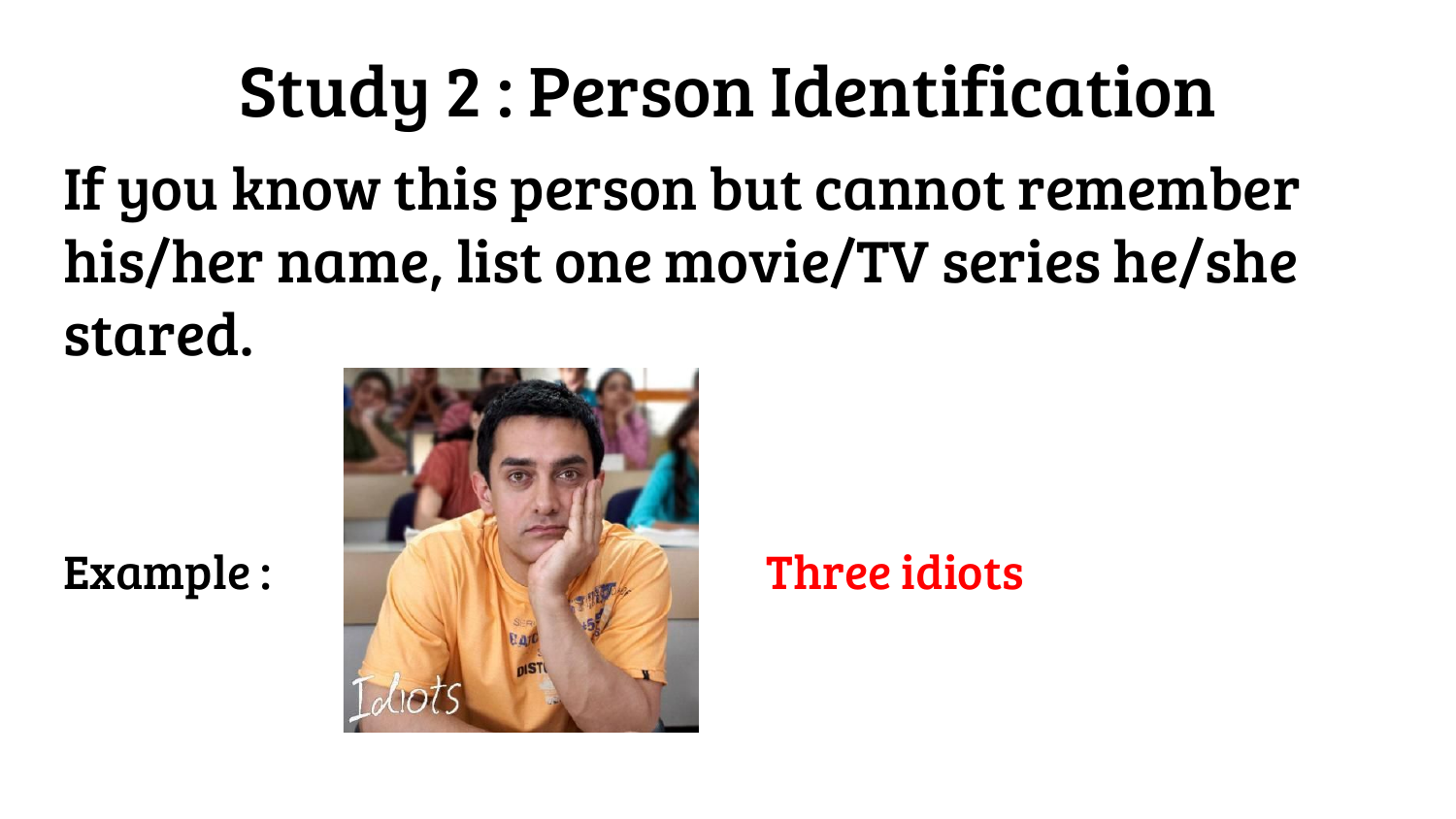# Study 2 : Person Identification

## Please don't use your imagination :)

## If you don't know the guy OR you are not sure, say 'No idea'.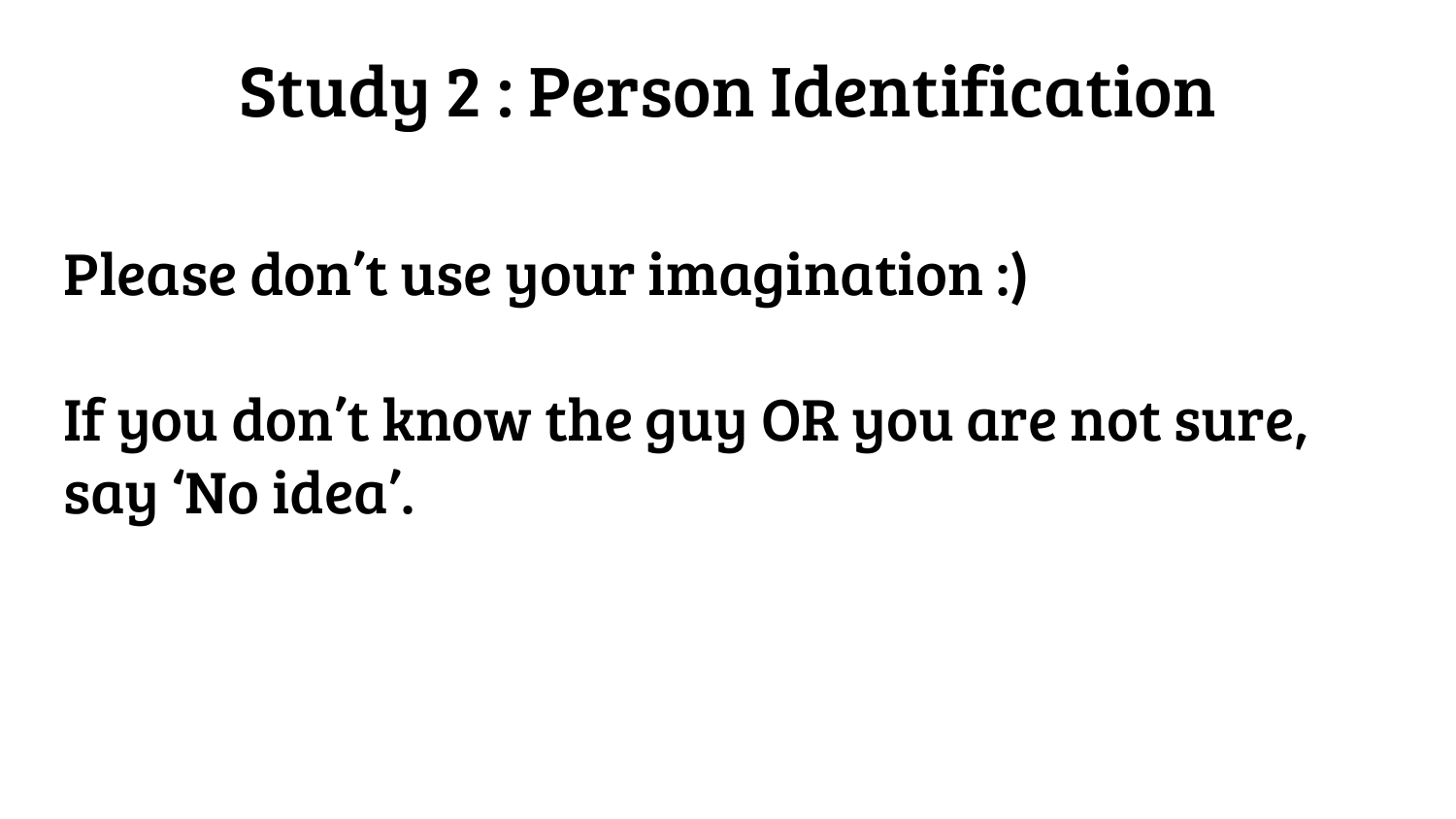

**Q26** 



Ans:

**Q25**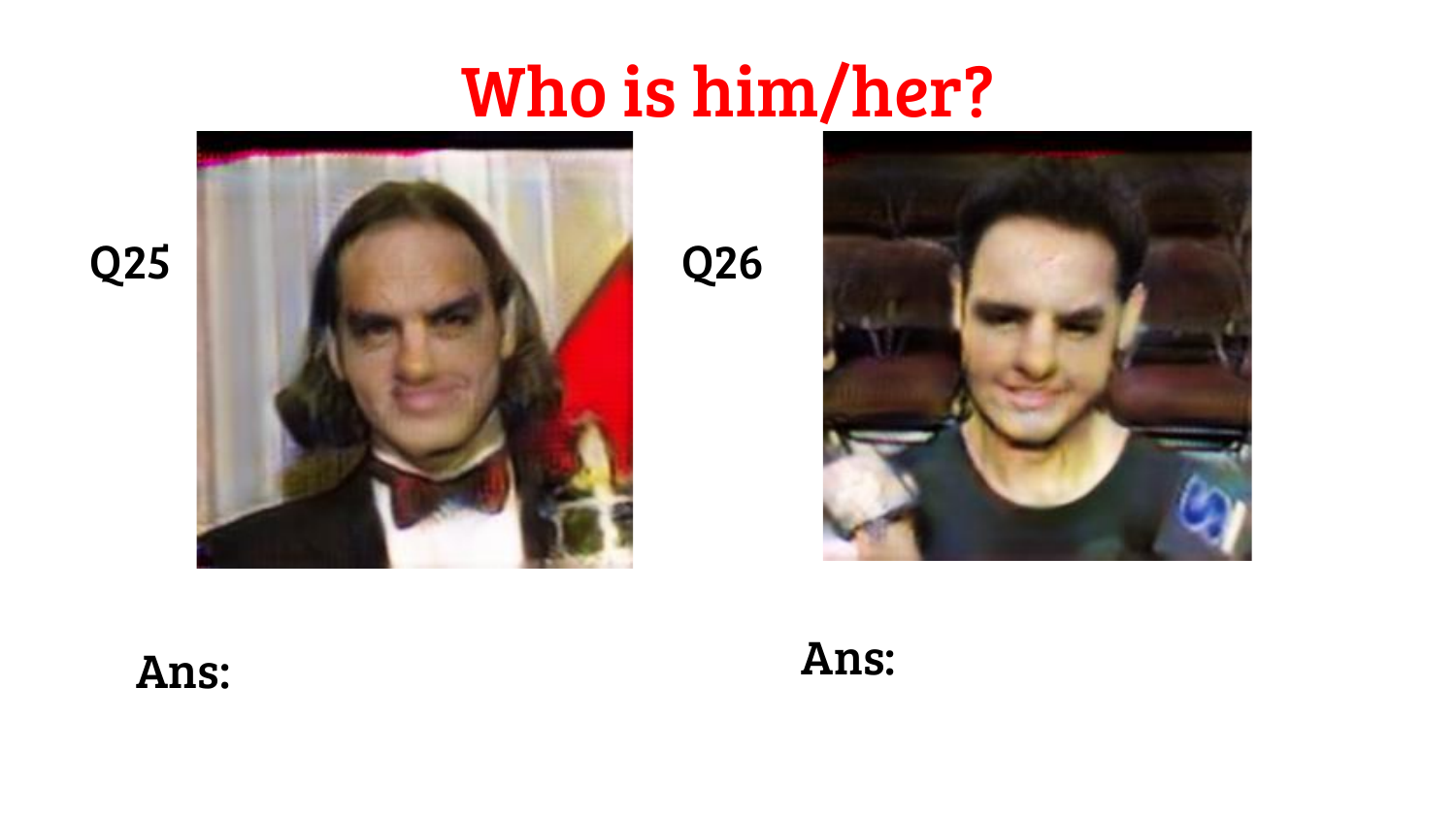**Q28** 





Ans: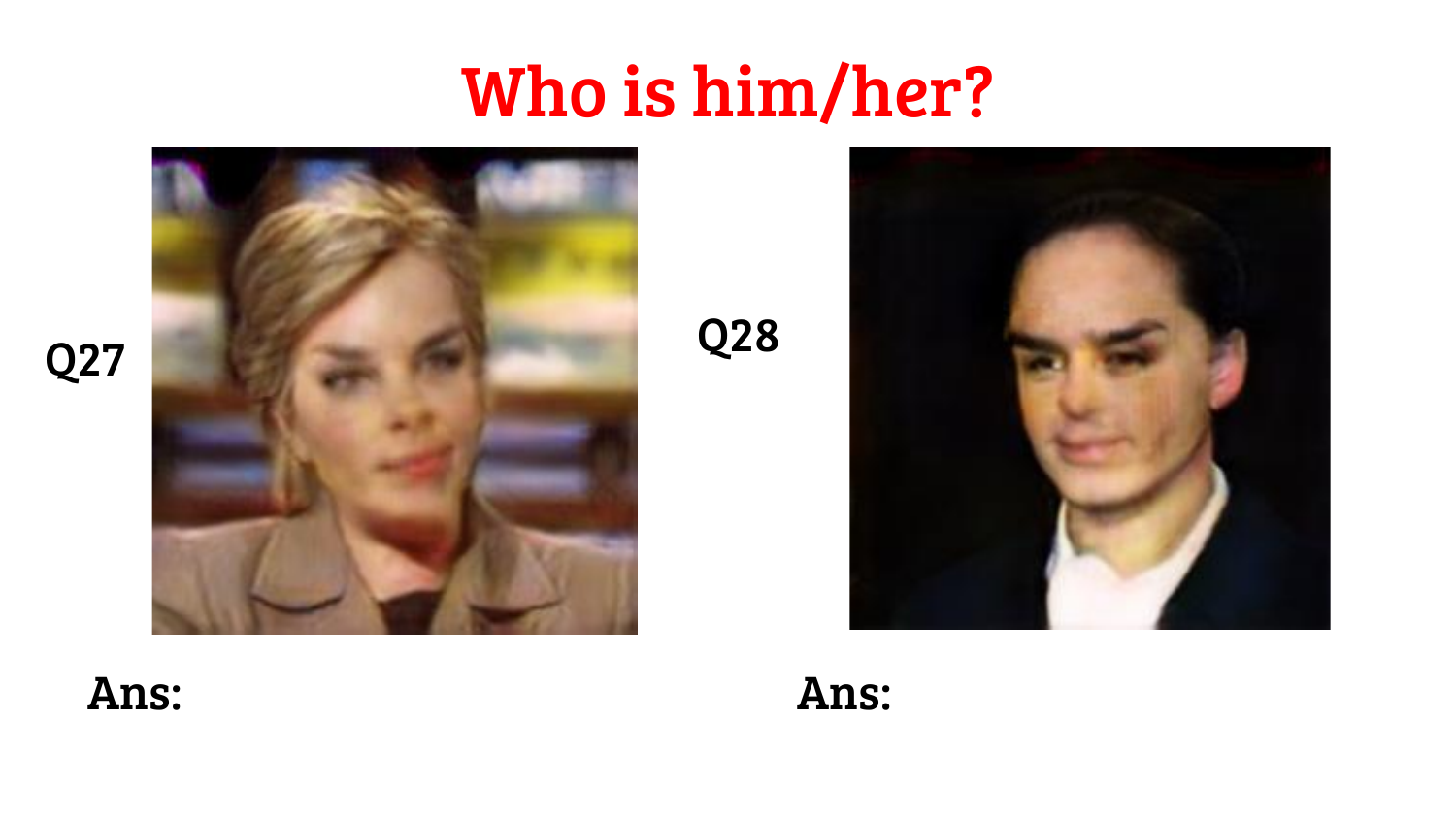**Q30** 







### Ans: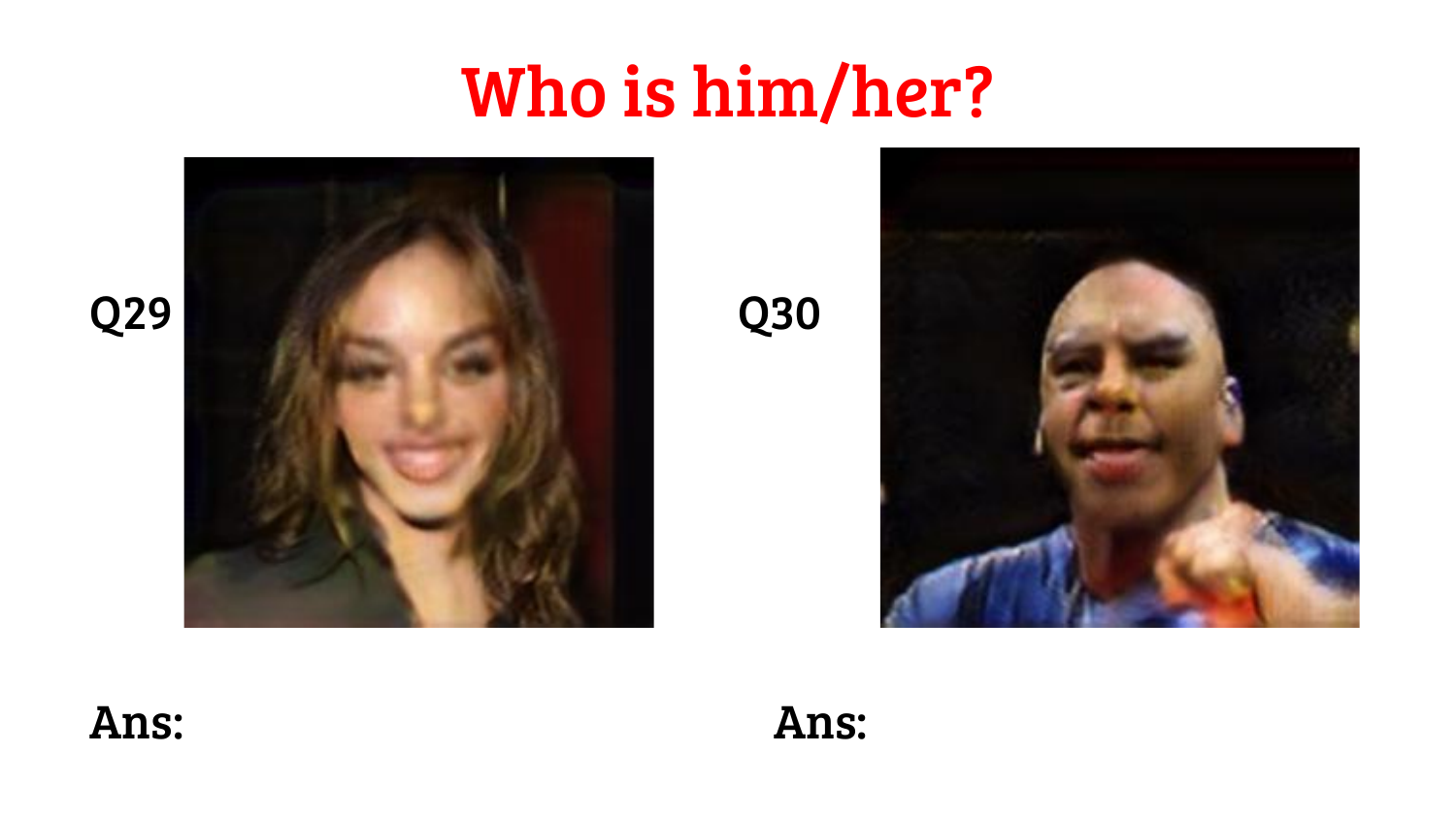**Q32** 





Ans:



**Q31**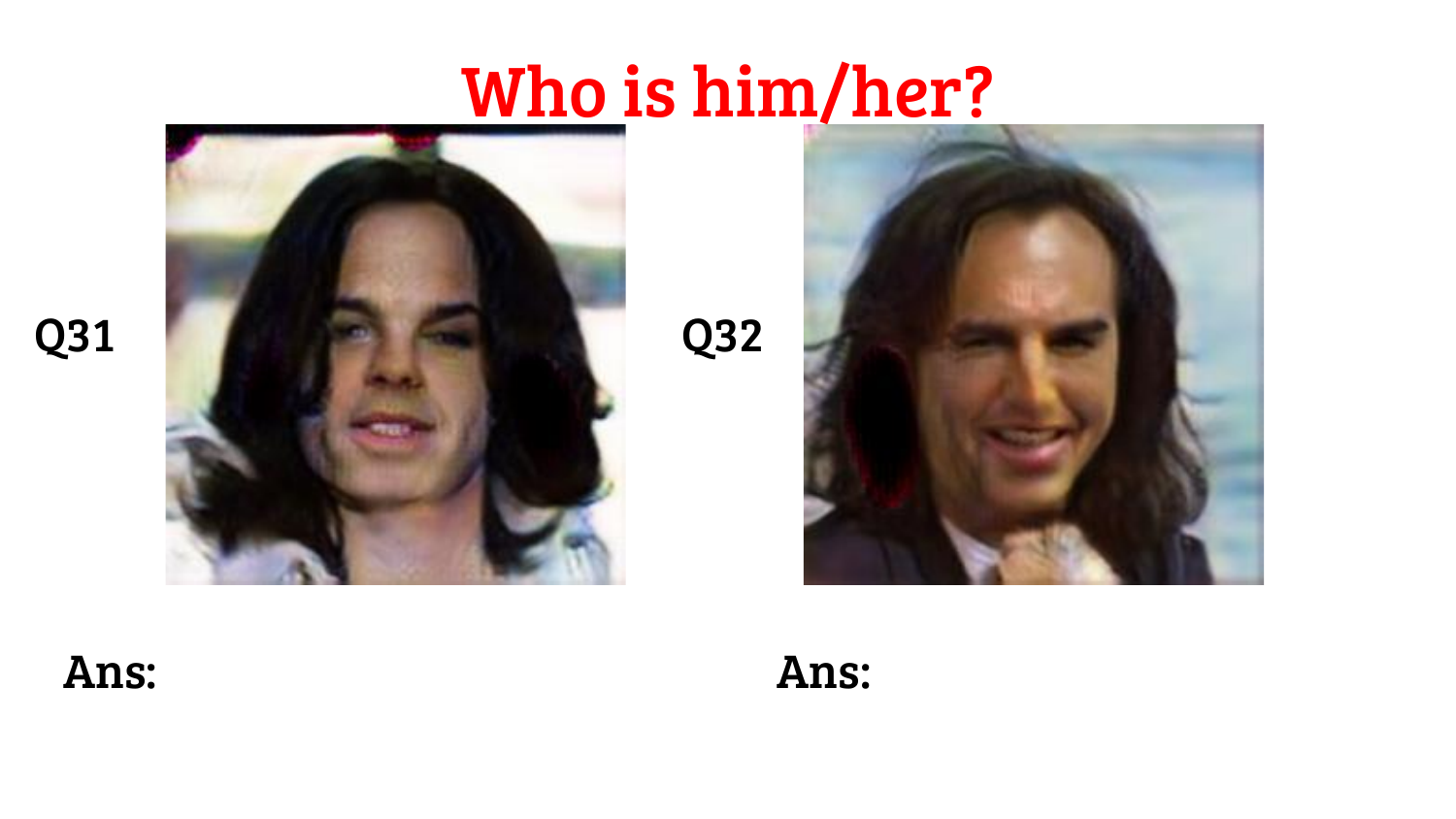



Ans: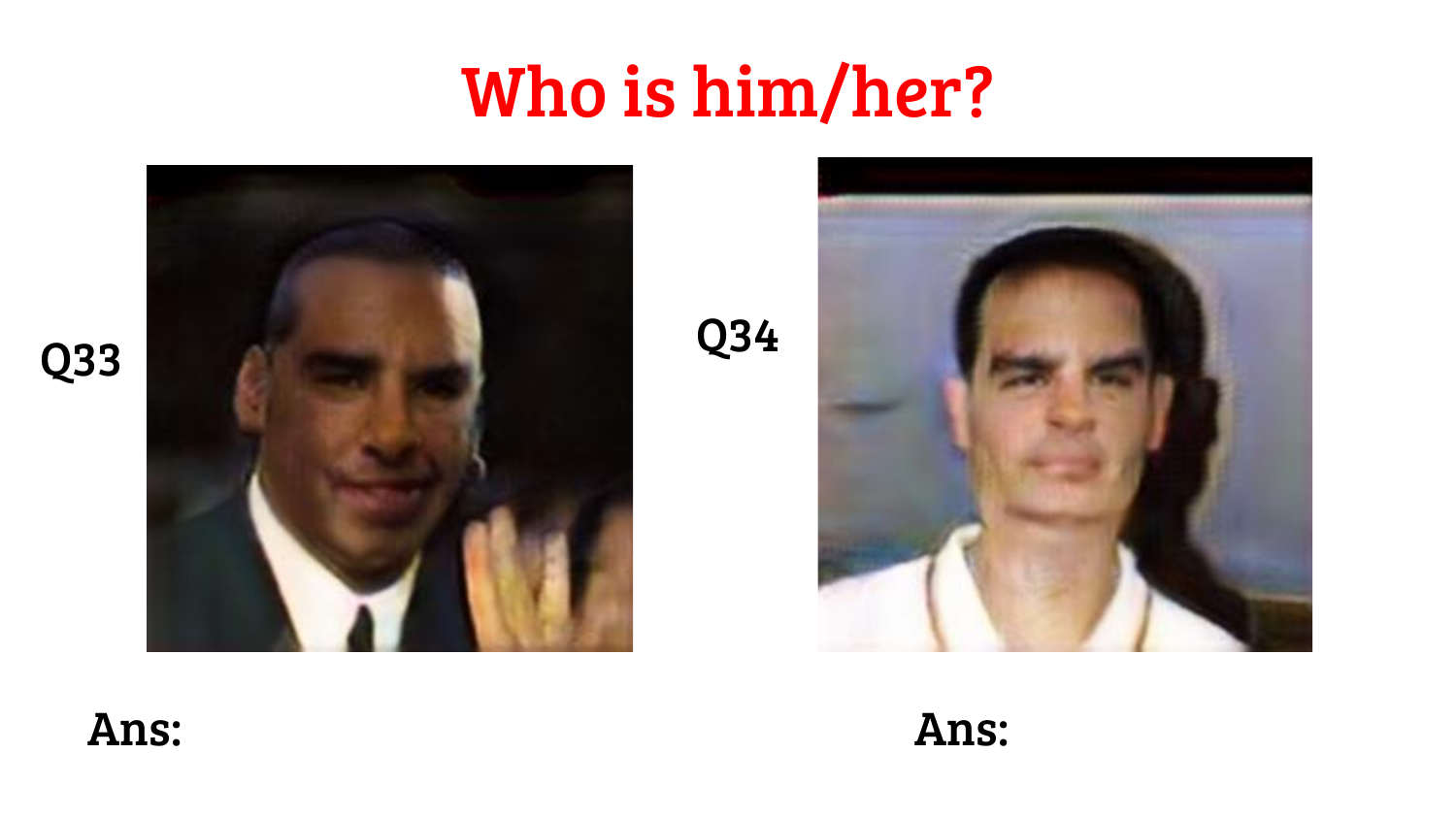



Ans:

**Q35**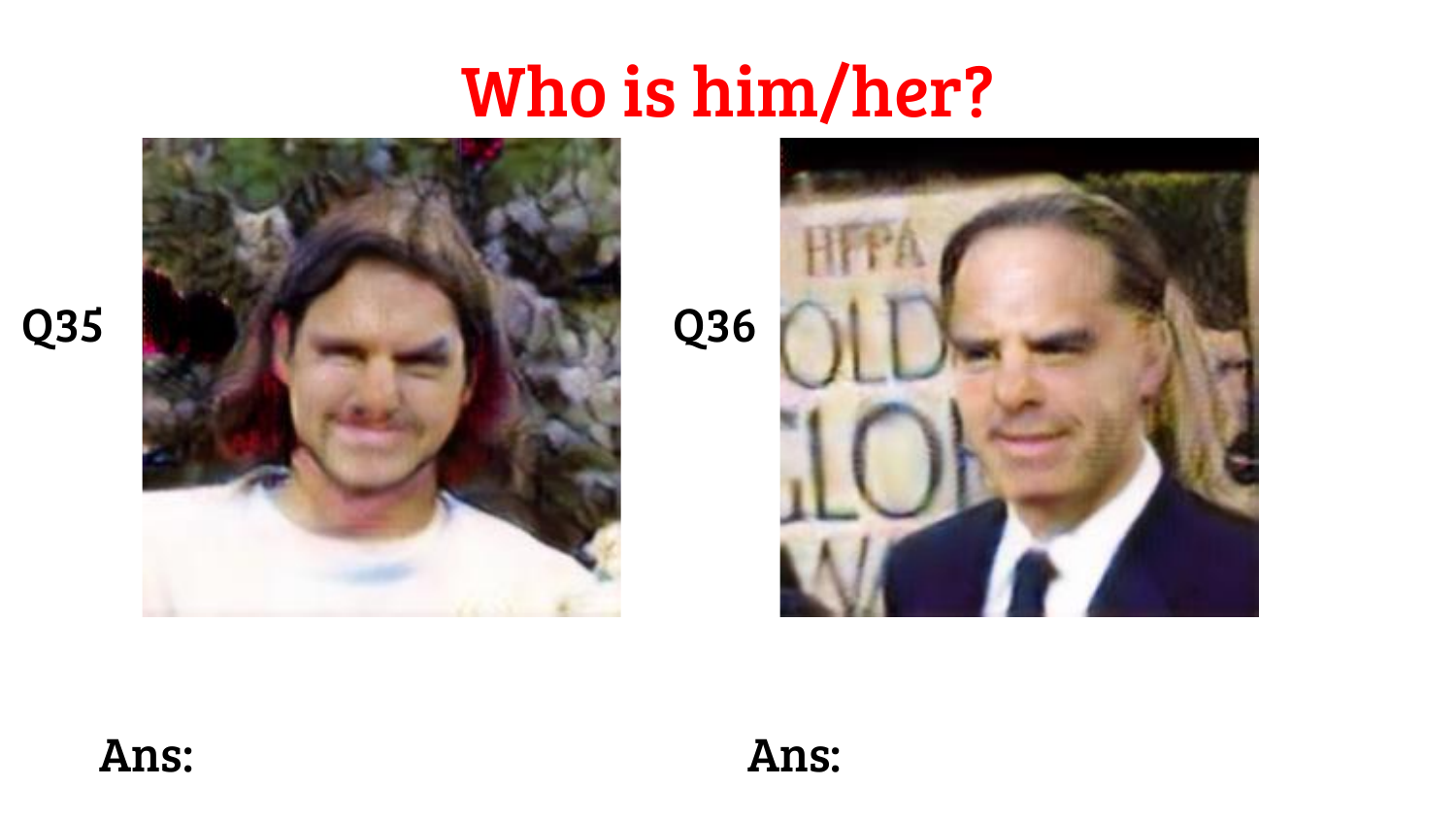**Q38** 





Ans:

**Q37** 

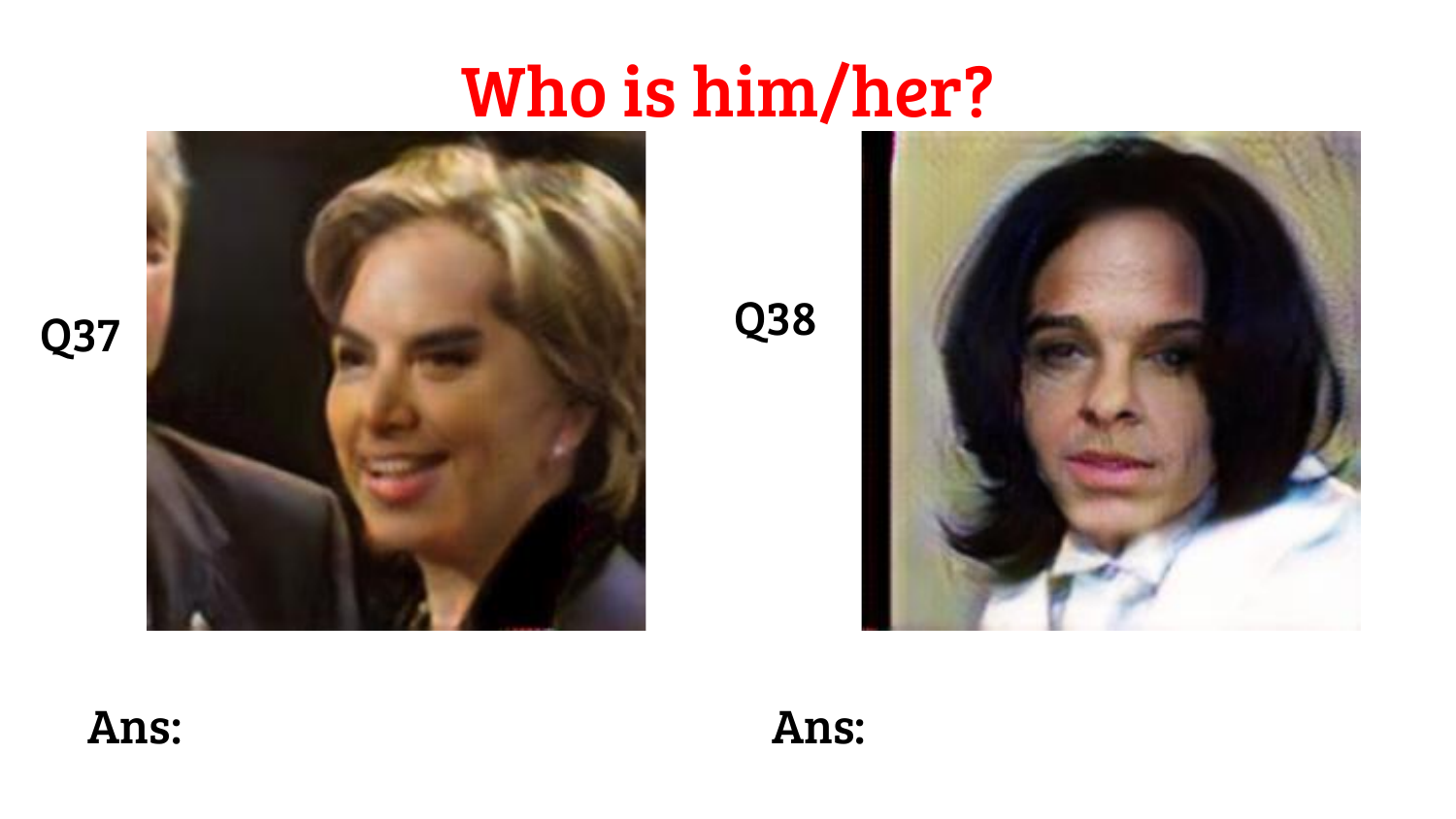

**Q40** 

Ans:

Ans:

### **Q39**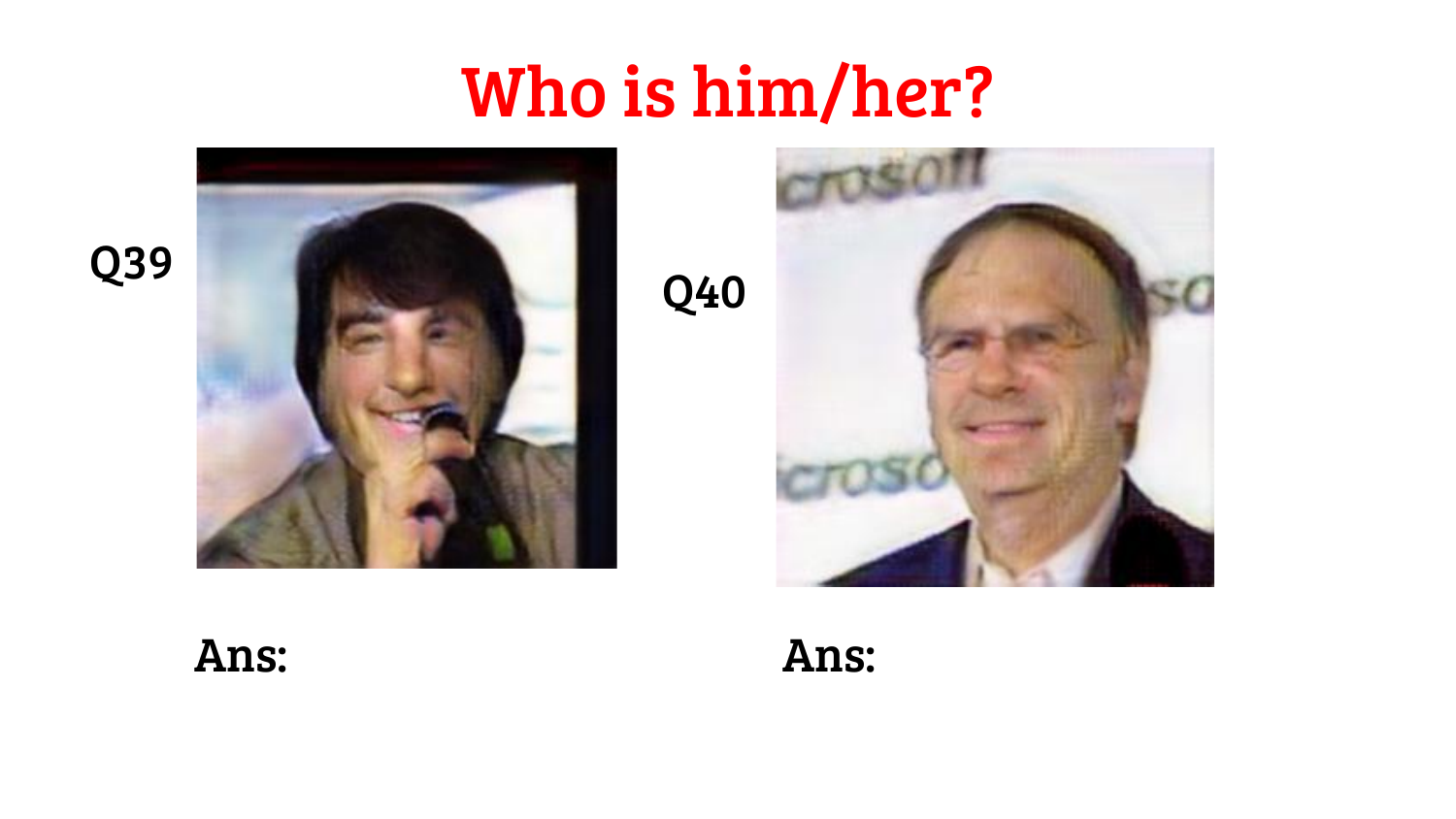Q42: Please choose the person you don't know from list:

Movie Star: Brad Pitt, Leonardo DiCaprio, Tom Cruise, Matt Damon, Johnny Depp, Jackie Chan, Bruce Lee, Angelina Jolie, Emma Watson,Anne Hathaway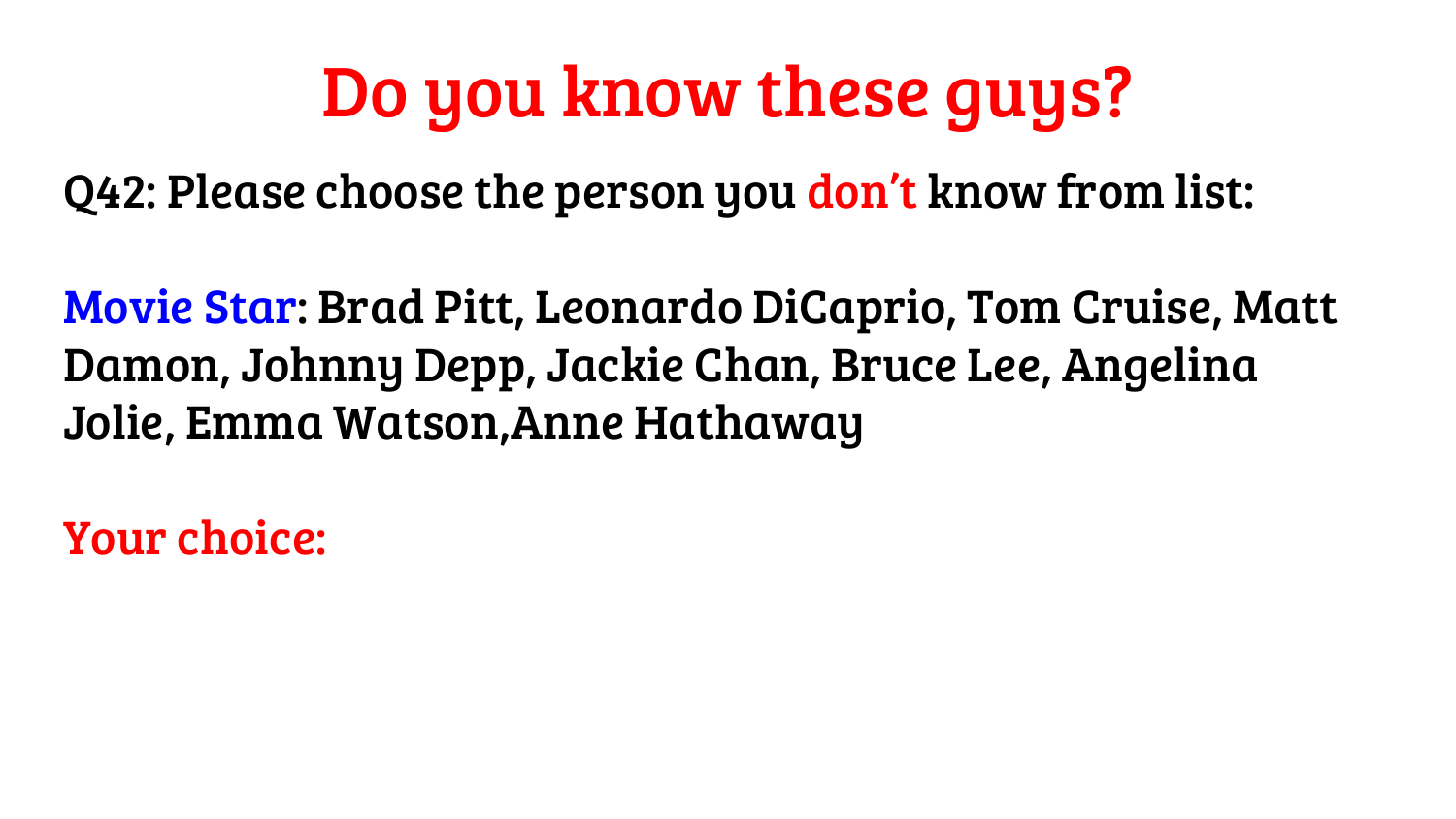Q43: Please choose the person you don't know from list:

Sport Star: Kobe Bryant, Messi, Michael Jordan, Roger Federer, Yao Ming, Cristiano Ronaldo,Tom Brady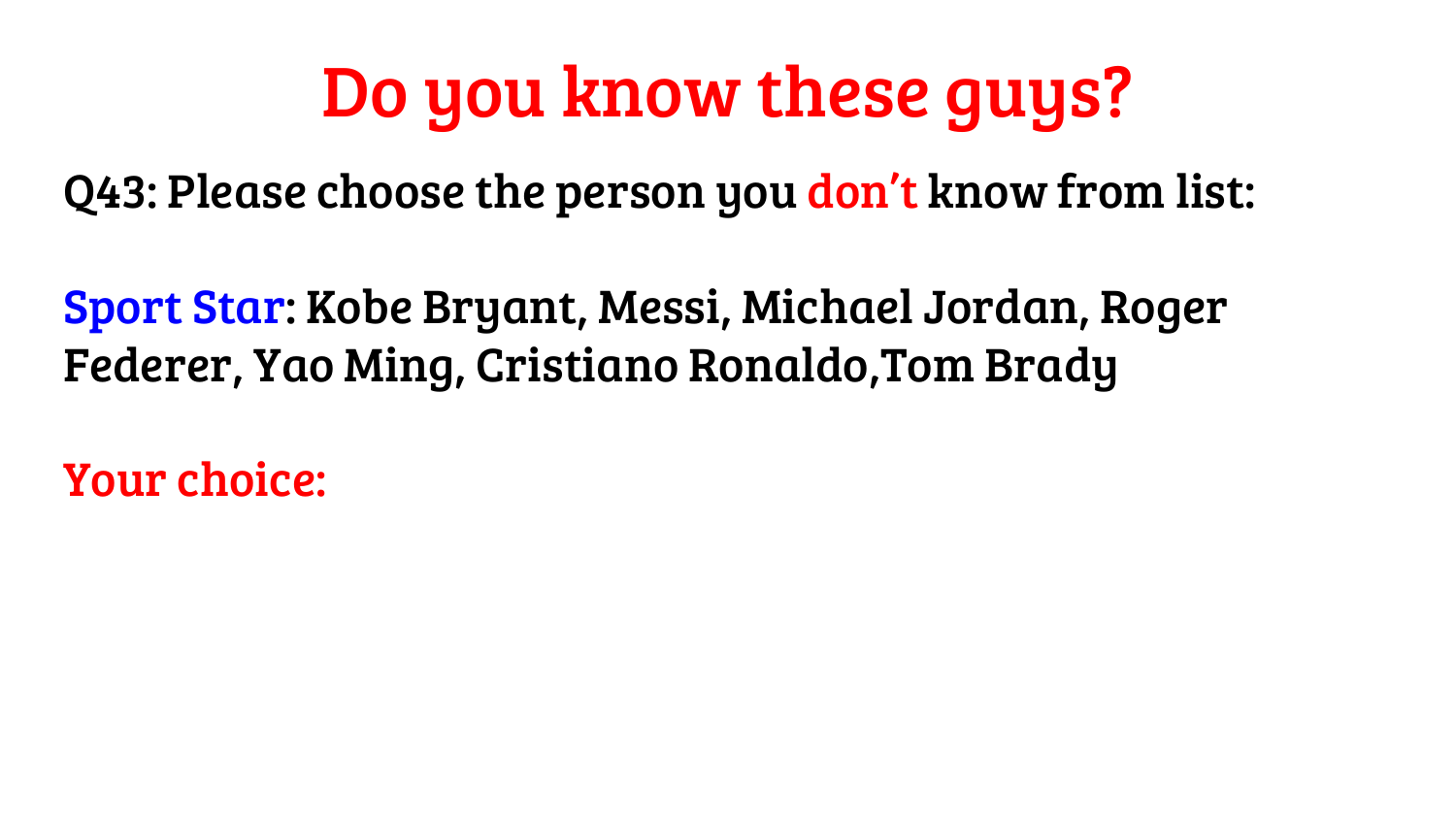Q44: Please choose the person you don't know from list:

Business: Steve Jobs, Elon Musk, Bill Gates, Jeff Bezos, Ma Yun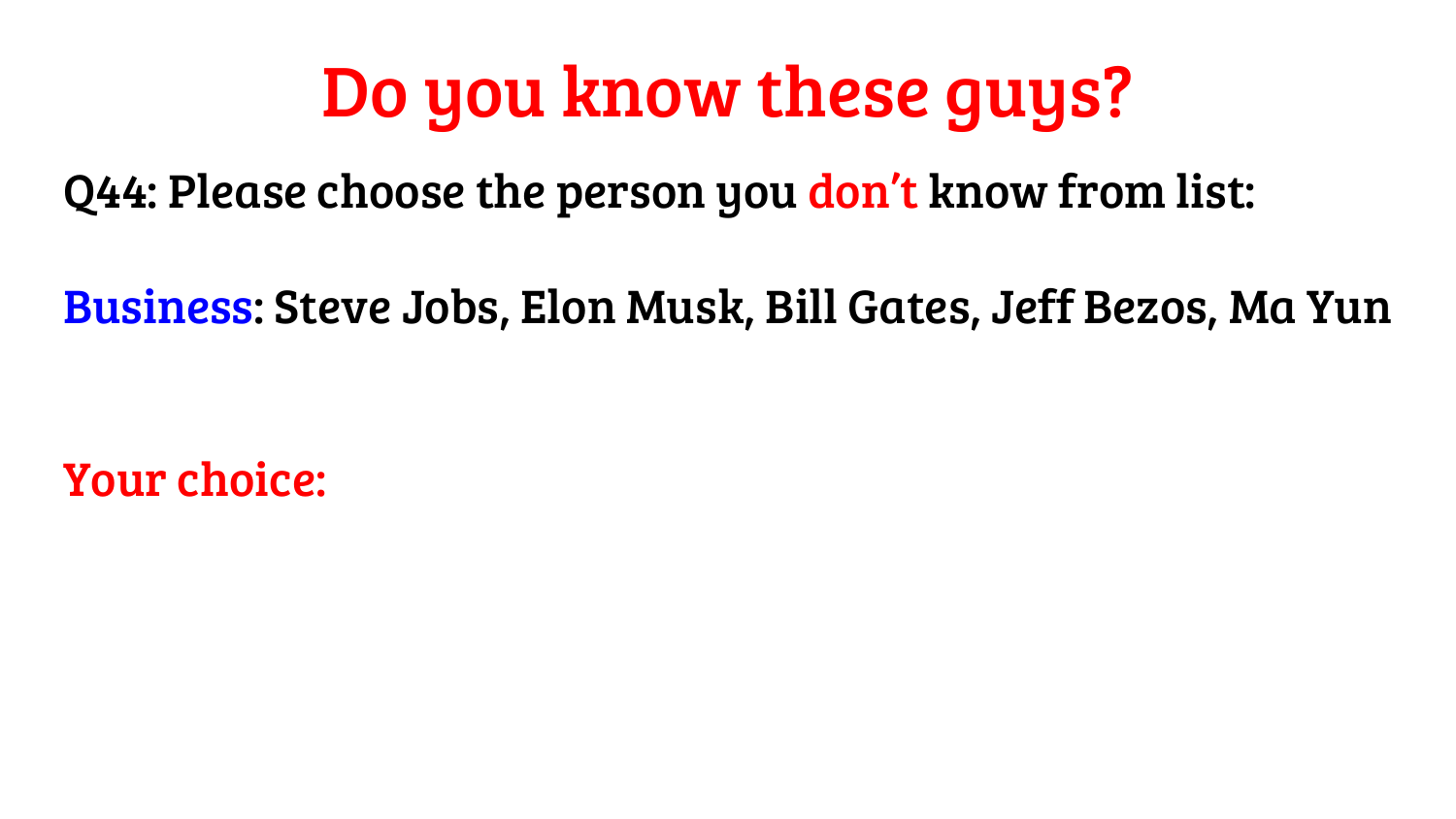Q45: Please choose the person you don't know from list:

### Politics: Barack Obama, Xi Jinping, Hillary Clinton,Kin Jong-un, Vladimir Putin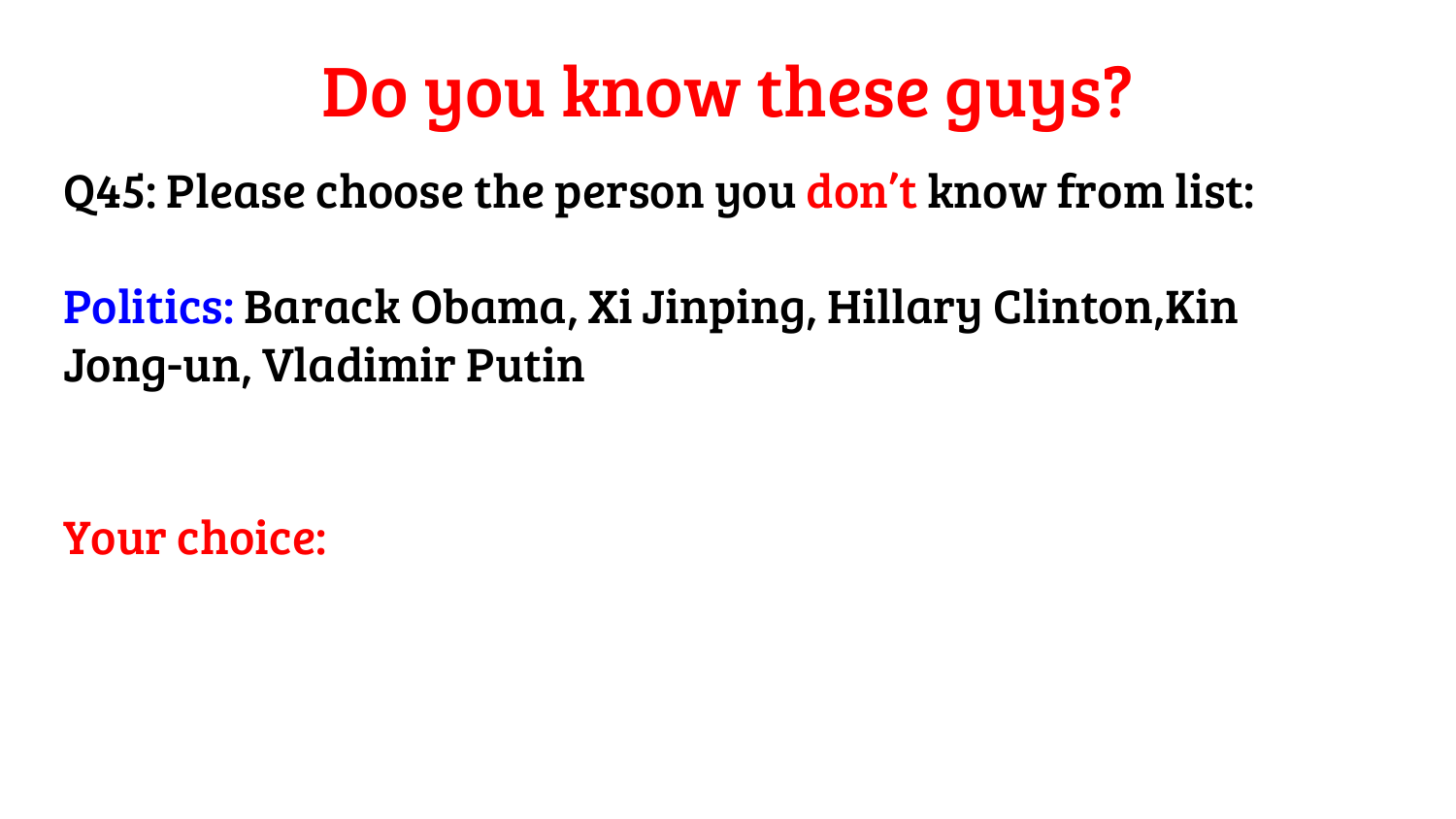Q46: Please choose the person you don't know from list:

Singer: Taylor Swift, Justin Bieber, Michael Jackson, Lady GAGA, Bruno Mars